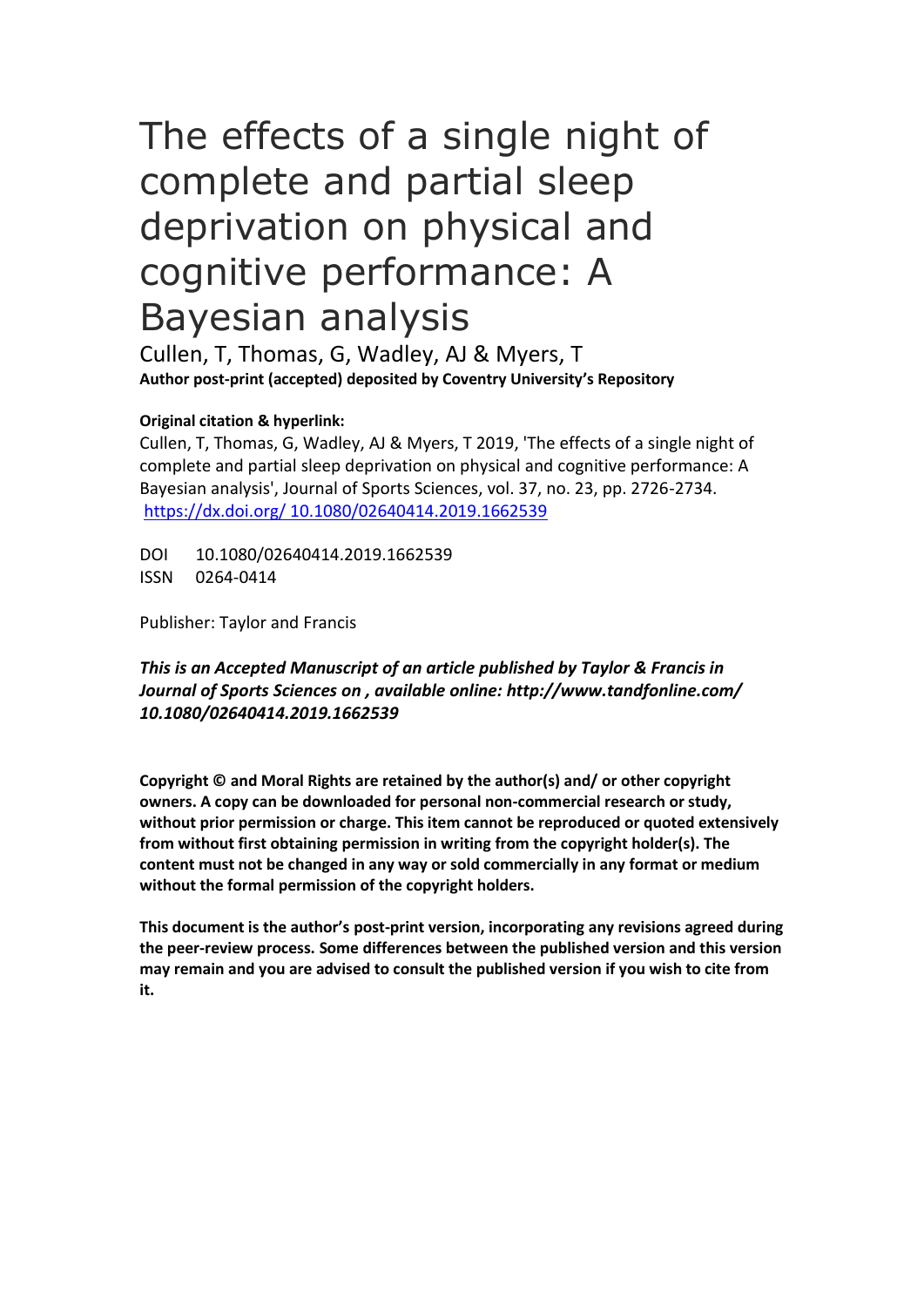| $\mathbf{1}$   | The effects of a single night of complete and partial sleep deprivation on                                                          |
|----------------|-------------------------------------------------------------------------------------------------------------------------------------|
| $\overline{2}$ | physical and cognitive performance: a Bayesian Analysis.                                                                            |
| 3              | <b>Authors:</b> Tom Cullen <sup>1*,2</sup> , Gavin Thomas <sup>2</sup> , Alex, J. Wadley <sup>3,4</sup> , Tony Myers <sup>5</sup> . |
| $\overline{4}$ |                                                                                                                                     |
| 5              | <sup>1</sup> Centre for Sport Exercise and Life Sciences, Coventry University, Priory Street, Coventry,                             |
| 6              | UK.                                                                                                                                 |
| 7              | <sup>2</sup> School of Sport & Exercise Science, University of Worcester, Henwick Grove, Worcester,                                 |
| 8              | UK.                                                                                                                                 |
| 9              | <sup>3</sup> National Centre for Sport and Exercise Medicine, School of Sport, Exercise and Health                                  |
| 10             | Sciences, Loughborough University, Epinal Way, Loughborough, UK.                                                                    |
| 11             | <sup>4</sup> University Hospitals of Leicester NHS Trust, Infirmary Square, Leicester, UK.                                          |
| 12             | <sup>5</sup> Sport, Physical Activity and Health Research Centre, Newman University, Bartley Green,                                 |
| 13             | Genners Lane, Birmingham, UK.                                                                                                       |
| 14             | * Current institution                                                                                                               |
| 15             |                                                                                                                                     |
| 16             | <b>Corresponding author:</b>                                                                                                        |
| 17             | Dr Tom Cullen                                                                                                                       |
| 18             | Centre for Sport, Exercise and Life Sciences                                                                                        |
| 19             | <b>Coventry University</b>                                                                                                          |
| 20             | Priory Street, Coventry, UK, CV1 5FB                                                                                                |
| 21             | Email: ad0189@coventry.ac.uk                                                                                                        |
| 22             |                                                                                                                                     |
| 23             | Co-author email addresses:                                                                                                          |
| 24             | Gavin Thomas: g.thomas@worc.ac.uk                                                                                                   |
| 25             | Alex, J. Wadley: A.J.Wadley@lboro.ac.uk                                                                                             |
| 26             | Tony Myers: Tony. Myers@staff.newman.ac.uk                                                                                          |
| 27             |                                                                                                                                     |
| 28             | <b>Running Head:</b> Sleep disruption and athletic performance                                                                      |
| 29             |                                                                                                                                     |
| 30             |                                                                                                                                     |
| 31             |                                                                                                                                     |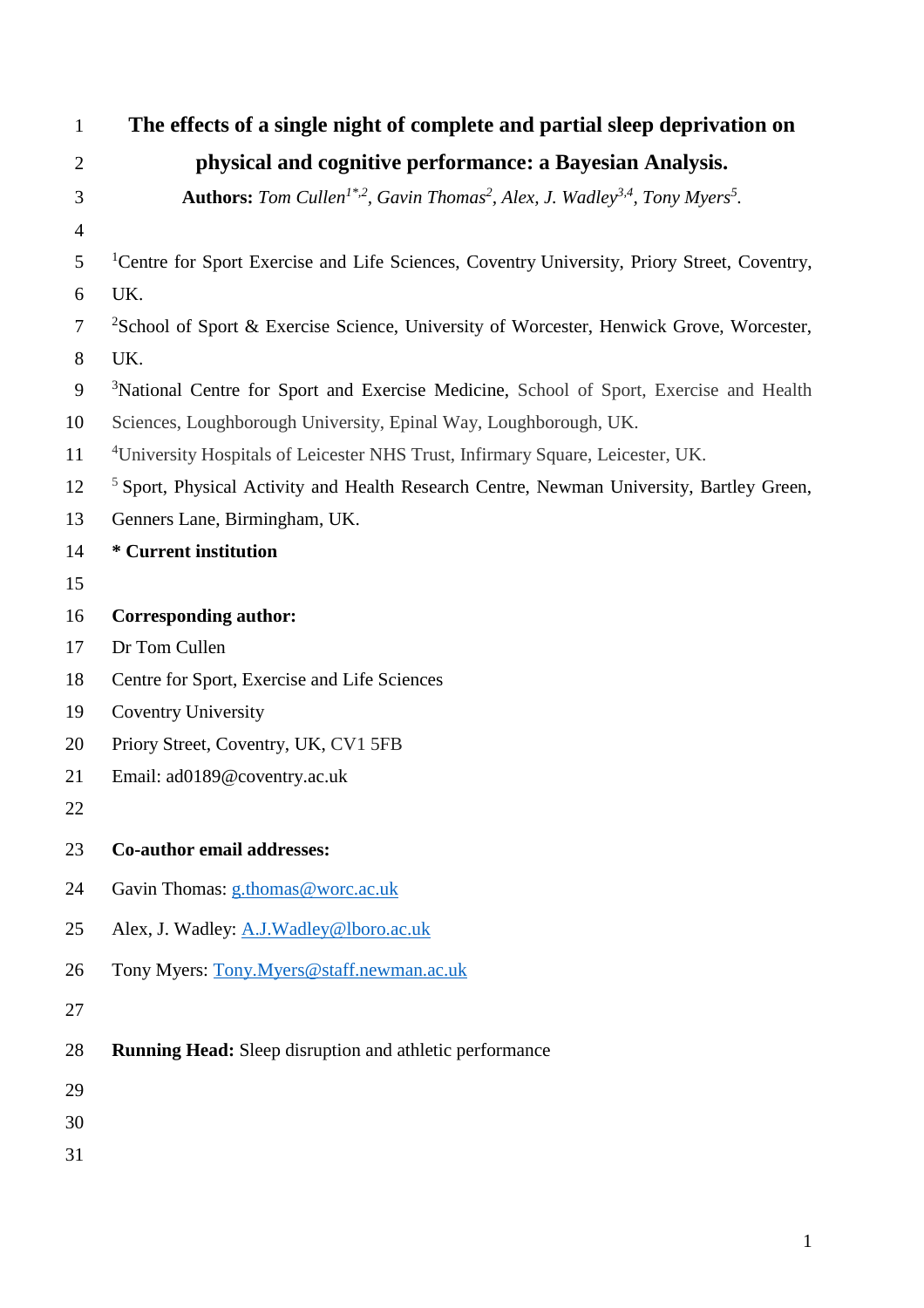#### **Abstract**

- This study investigated the effects of complete and partial sleep deprivation on multiple aspects
- of athletic performance.
- Ten males completed a cognitive function test, maximal handgrip strength, countermovement
- jump (CMJ) and a 15 min all out cycling test to assess aerobic performance. These tests were performed following 3 different sleep conditions; normal sleep (CON), a 4 hr sleep opportunity
- (PART) and complete sleep deprivation (DEP). Data were analysed using a Bayesian multi-
- 39 level regression model to provide probabilities of impairment  $(p=\%)$ .
- Aerobic performance, CMJ and handgrip strength were impaired by 11.4% (p=100%), 10.9%
- (p=100%) and 6% (p=97%) following DEP, while aerobic performance and CMJ were highly
- likely impaired by 4.1% (p=90%) and 5.2% (p=94%) following PART. Cognitive reaction
- time was not impacted by PART or DEP. In contrast the accuracy of responses was highly
- likely impaired by 2% (91) following DEP, while there was less certainty of impaired accuracy
- 45 following PART  $(-1\%, p=73)$ .
- Multiple aspects of physical and cognitive performance were impacted by sleep deprivation. The greatest detrimental effects were seen for aerobic performance and CMJ. Partial sleep deprivation equating to 4 hrs of sleep causes subtle, but potentially important negative impairments on athletic performance.
- **Key Words:** Sleep disruption, deprivation, athletic performance, exercise.
- 

#### **Introduction**

 Athletes are reported to be at an increased risk of disrupted or impaired sleep (Gupta, Morgan, & Gilchrist, 2017). During routine training and out of competition periods, the sleep of elite athletes appears only slightly worse than matched controls (Leeder, Glaister, Pizzoferro, Dawson, & Pedlar, 2012); however, there are a range of scenarios which can further impair or restrict sleep of athletes. For example, early morning training, which is common in many sports, has been shown to severely restrict the amount of sleep acquired (Sargent, Halson, & Roach, 2014). While competition itself can also have a negative impact upon sleep; in a cohort of elite Australian athletes, 64% reported impaired sleep prior to competition, with anxiety and 'simply not being able to sleep' being the most commonly reported issues (Juliff, Halson, & Peiffer, 2015). More recent research by the same group has suggested that high trait anxiety, but not catecholamine concentration, may be important in sleep following evening fixtures (Juliff, Peiffer, & Halson, 2018). Athletes also regularly travel long distances in order to compete, sometimes with minimal time to compensate for the potentially negative effects of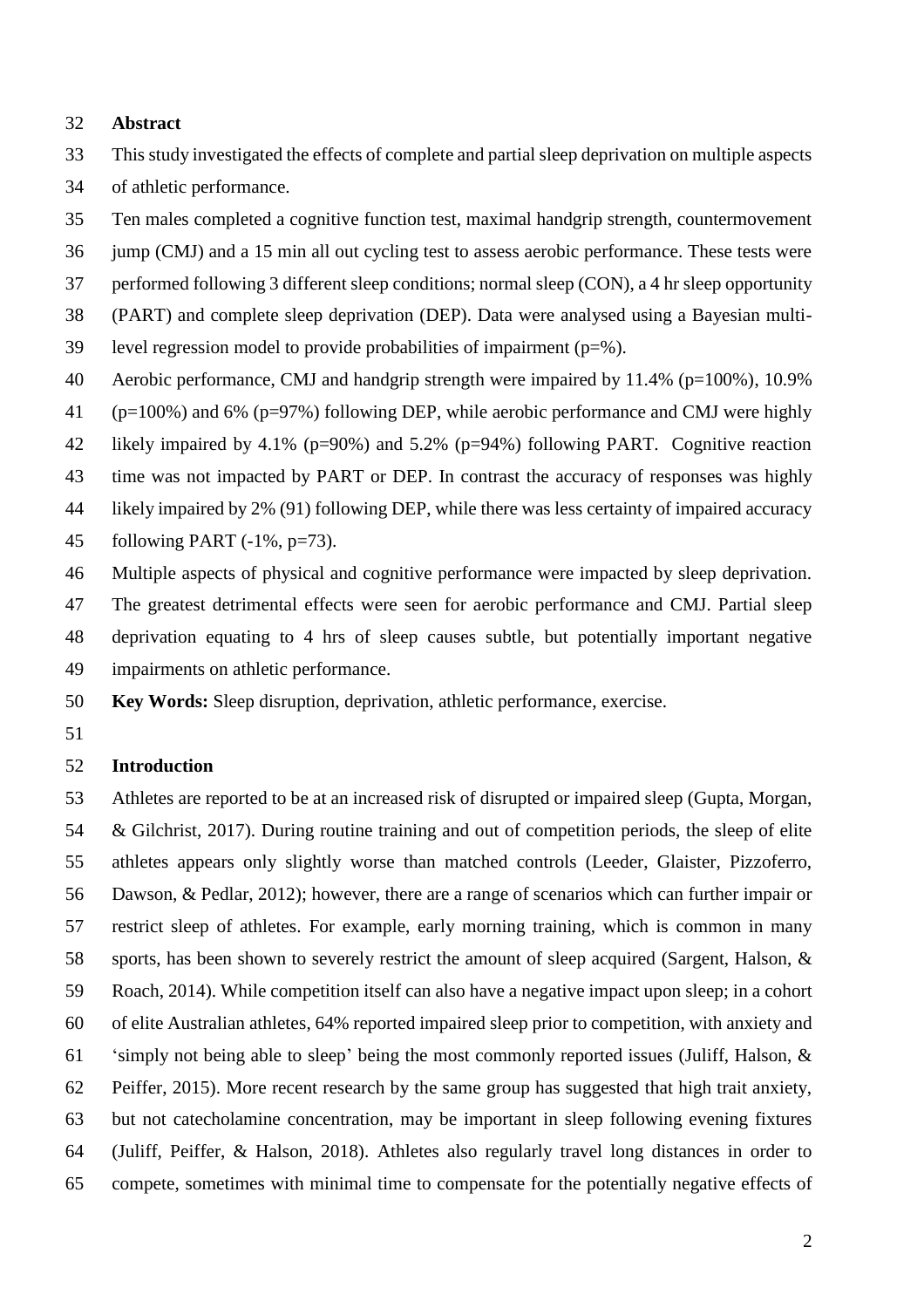travel fatigue and/ or jetlag (Roberts, Teo, & Warmington, 2018). Both short (up to 6.5 hr) and long-haul (6.5-32.0 hr) travel have been shown to impair sleep and with further negative impacts upon mood and fatigue (Thornton et al., 2018). There may also be important considerations for the growing number of people participating in ultra-endurance events which, due to the extended length of some of these events, can require athletes to remain awake for longer than the normal wake period. Indeed, there is evidence that athletes who adopt a pre- race sleep management strategy achieve faster race completion times than those who do not (Poussel et al., 2015), while a recent analysis of the sleep habits of ultra-marathoners reported that, only 21% of participants had a strategy to manage sleep (e.g. through micronaps) during the event (Martin, Arnal, Hoffman, & Millet, 2018).

 Amongst athletes and coaches, sleep is widely considered essential for optimal athletic performance (Venter, 2014), yet this supposition has not always been supported in well- controlled studies. While it is important to consider that the impaired sleep experienced by athletes is often accompanied by other features such as pre-competition anxiety (as discussed above), and is therefore not identical in nature to forced sleep deprivation in a laboratory setting, studies of sleep deprivation do provide a basis to study the effects of impaired sleep.

 A recent review (Fullagar et al., 2015) reported considerable variation in the reported effects of sleep deprivation on athletic performance. While the authors concluded that athletic performance is likely impaired, the extent and nature of this impairment was still unclear. This is partly due to potential differences in the duration of the sleep deprivation employed in various studies, with some studies employing as much as 64 hrs of sleep deprivation (Takeuchi, Davis, Plyley, Goode, & Shephard, 1985) and others as little as 3 hrs reduced sleep time (Mougin et al., 1991). Even at the more extreme end of the sleep deprivation spectrum, findings are not consistent; for example, a recent study reported no change in maximal strength or aerobic performance following 60 hrs of sleep deprivation (Vaara et al., 2018). In contrast other studies have reported impaired aerobic performance (Oliver, Costa, Laing, Bilzon, & Walsh, 2009) and maximal strength (Bulbulian, Heaney, Leake, Sucec, & Sjoholm, 1996) from 24 hrs of sleep deprivation.

 The majority of studies have examined the effect of sleep deprivation of 24 hrs or greater, while far fewer studies have investigated the potentially subtler effects of partial sleep deprivation or sleep disruption (see Fullagar et al., 2015 for a thorough review). Importantly, this is more likely to be what is experienced by athletes during competition and routine training. To date no studies have made direct comparisons across multiple sleep interventions and methodological differences make it difficult to make comparisons between the likely impact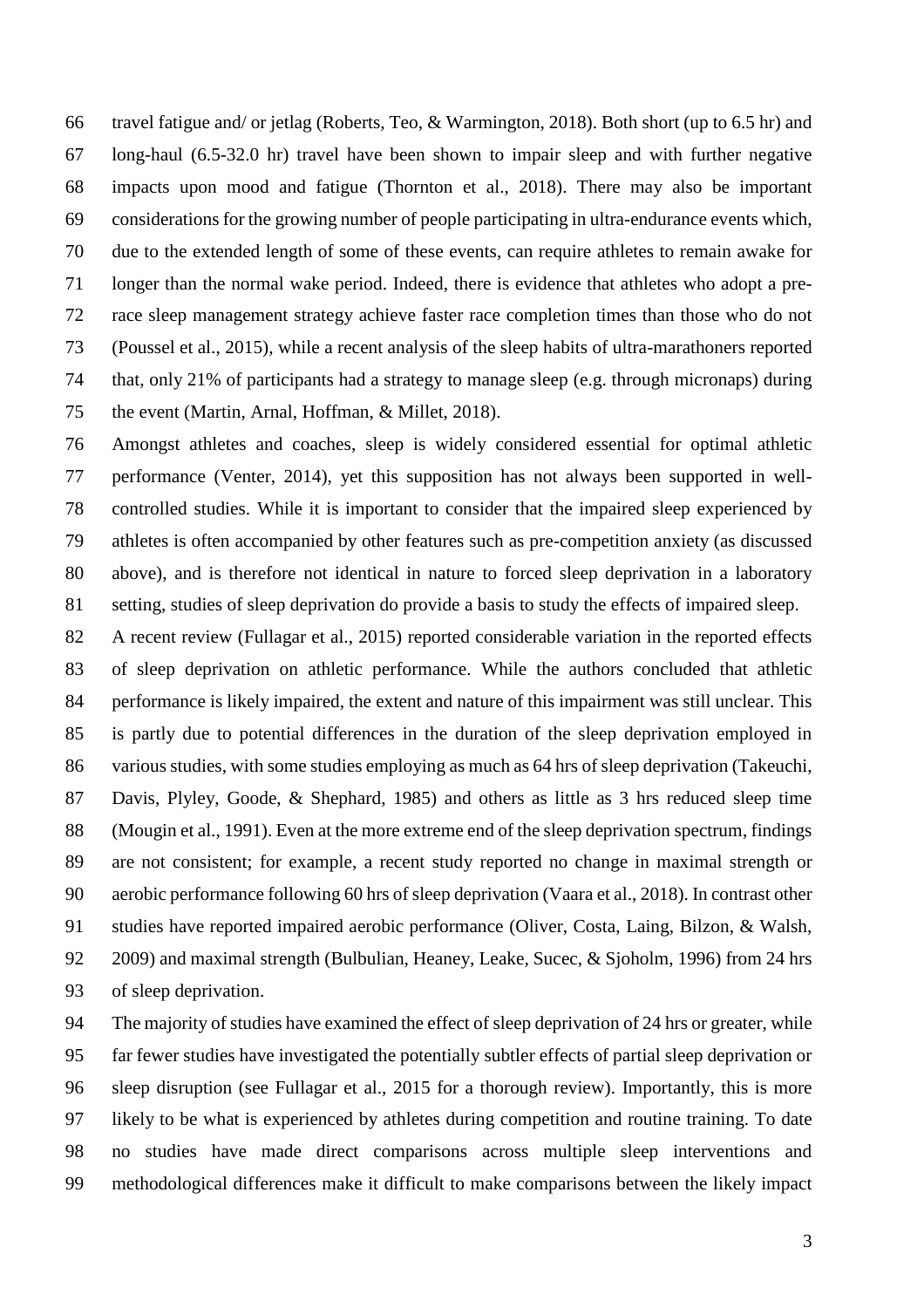of different durations of sleep deprivation or disruption. A regular feature described in the field of sleep deprivation and exercise performance is the large variability in potentially detrimental effects on a given performance measure. Indeed, one study reported that endurance performance was impaired by 45% in some participants while others performed marginally better, or at least within the established error of the test itself (Martin, 1981). This issue, combined with the fact that these types of studies have relatively low sample sizes means that traditional null hypothesis significance testing (NHST) may not be an appropriate for detecting potentially subtle effects, especially those likely seen following partial sleep deprivation. For these reasons we have taken a Bayesian approach to the analysis.

 The aim of the current study was to compare the impact of one night of sleep deprivation and partial sleep deprivation (a 4 hr sleep opportunity) across several broad domains that underpin exercise performance including aerobic, anaerobic, maximal strength and cognitive performance. We selected a series of measures which would have minimal impact on subsequent tests and that have high reliability and stability. It was hypothesised that performance would be negatively impacted by one night of sleep deprivation and this would be to a greater extent than partial sleep deprivation.

- 
- 

#### **Methods**

#### **Participants**

121 Ten recreationally active males (aged  $27 \pm 6$  years, height  $182 \pm 8$  cm, weight  $88 \pm 8$  kg,  $\dot{V}O_2$  $\text{max } 43 \pm 7 \text{ ml}$ .kg.min-1) gave written informed consent to participate in the study. Participants completed health screening, physical activity questionnaires and a Pittsburgh Sleep Quality Index (PSQI) as part of the screening procedures (Buysse, Reynolds, Monk, Berman, & Kupfer, 1989). Inclusion criteria were being at least moderately physically active, having previous experience of vigorous exercise, being a nocturnal sleeper and having normal healthy sleep (Global PSQI score <5) (Buysse et al., 1989). Exclusion criteria were being a smoker, recent or ongoing medical conditions that would contraindicate vigorous exercise and taking any medication in the previous 2 weeks. Ethical approval was obtained from the Health and Science research ethics committee (project code-SH16170020-R) and all procedures conformed to the Declaration of Helsinki.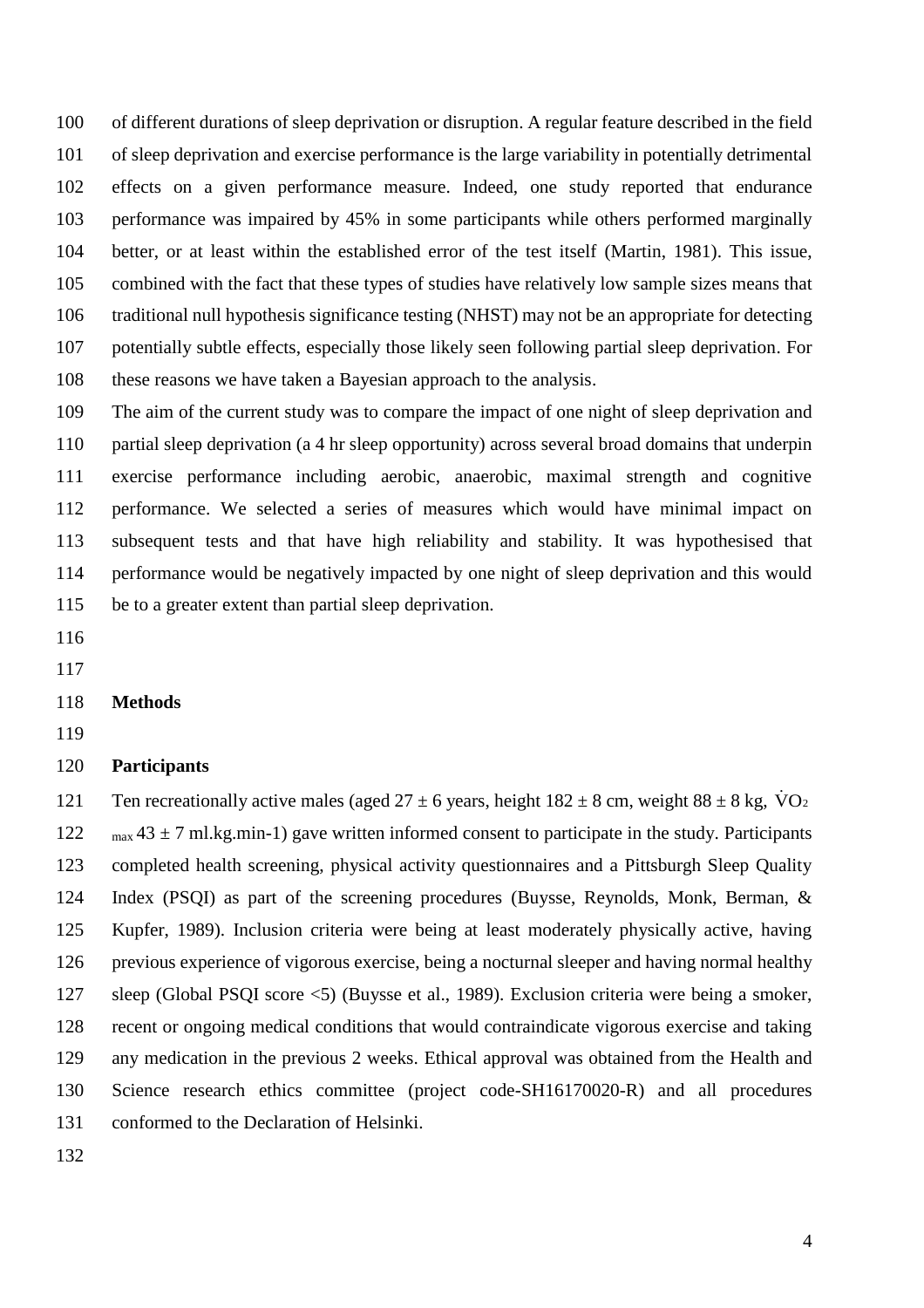#### **Preliminary Testing**

 Participants first completed an incremental exercise test using an electromagnetically braked cycle ergometer (Lode Excalibur, Groningen, Netherlands). Expired gases were continuously measured using an online gas analysis system (Cortex Biophysik Metalyzer, Germany), while heart rate was measured via a heart rate monitor (RS400, Polar Electro, Finland). The incremental test consisted of 3-minute stages, starting at 100W and increasing by 30W each stage, and continued until volitional exhaustion (as previously described (Cullen, Thomas, Webb, & Hughes, 2016). Participants were instructed to maintain a pedal cadence of 80rpm 141 throughout the test.  $\rm \dot{V}O_2$ <sub>max</sub> was recorded as the highest 30-s period of oxygen consumption. Oxygen consumption values obtained throughout each participant's test were used to plot a linear regression of power output versus oxygen consumption and the resultant equation was then used to determine standardised power outputs for subsequent test sessions. Following the maximal test participants were familiarised with tests to be conducted in subsequent sessions.

**Study Design**

#### **Experimental design**

 Participants completed 3 three experimental trials in a randomised and counterbalanced order with 7 days between each trial. Testing took place between 07:00 and 09:00 following 3 different sleep conditions. For the control condition (CON) participants were instructed to arrive at the laboratory following a normal night's sleep in their own bed. Prior to (PART) and (DEP) conditions, participants arrived at the laboratory the night prior to testing (approximately 155 21:00) and remained under the supervision of the researchers in the laboratory throughout this time until the completion of the experiment the next morning. During PART, participants were allowed a 4-hour sleep opportunity, in a pre-prepared room at their normal bedtime, whereupon they were then awoken by the researcher. While awake during PART and DEP, participants were allowed to conduct sedentary activities such as watching films and talking with the researchers. During this period participants were allowed to drink water but were not permitted to eat until completion of the testing. Participants were instructed to maintain their normal sleep and physical activity routine between trials, this was verified by an actigraph which was worn throughout the study (Actiheart, Version 2.2, CamNTech Ltd., Cambridge, UK). On the morning of each experimental trial, participants completed a brief sleep diary comprising a subjective estimate of their sleep quality on a 5-point scale (1 being very poor and 5 being very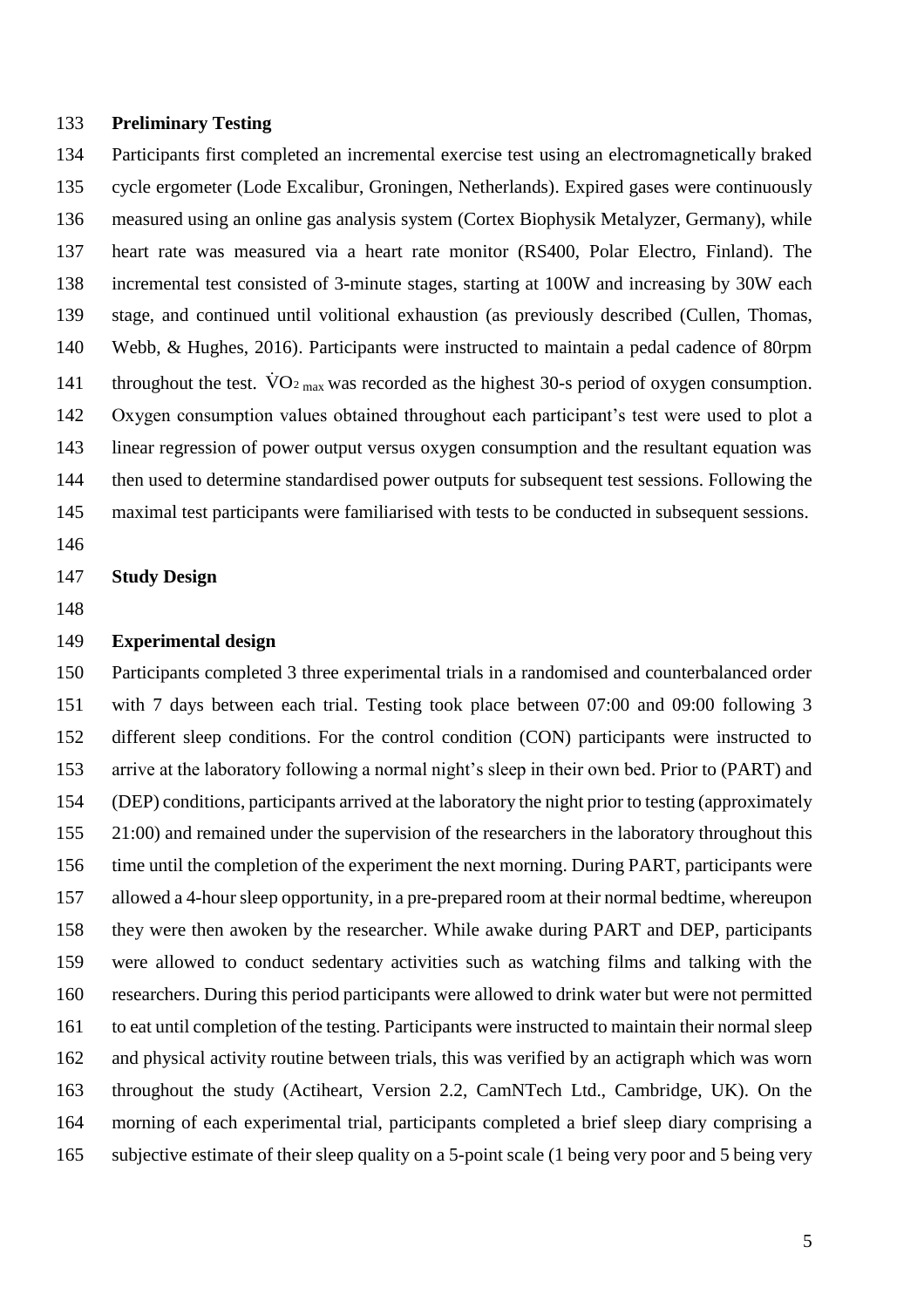good sleep quality). Data from actigraphs and sleep diaries was used to describe the total sleep duration, subjective sleep quality, time to bed and time awake, experienced prior to CON and PART. Participants were asked to replicate their diet prior to each trial while abstaining from caffeine for 12 hrs prior to commencement of each test session. Within the experimental

- sessions each test was performed in the same order and in the sequence described below.
- 

#### **Test procedures**

#### *Cognitive Function*

 Participants completed a computerised version of the Stroop test, a common test of executive function, which consisted a total of 80 congruent and incongruent trials. Words were displayed on a black background; in the congruent trials the colour of the font and the word itself were the same, while in the incongruent trials the word and colour of font were different. Participants were instructed to identify the colour of the font (red, green, blue, yellow), by typing the first letter of the corresponding word (R, G, B, Y). Errors rates (i.e. accuracy) and reaction time were calculated following each condition. This version of the Stroop Test has been shown to have good reliability across a one week period as was utilised in the current study (Franzen, Tishelman, Sharp, & Friedman, 1987).

#### *Handgrip Strength*

 Maximal handgrip strength was recorded on the non-dominant hand using a handheld dynamometer (Takei, Tokyo, Japan). Participants stood with their arm abducted above their head, and contracted maximally as they brought their hand to their side, while keeping their hand in a neutral position. Three trials were conducted with 60s rest in between, and the best performance was recorded.

#### *Countermovement Jump*

 Vertical jump height was measured for a counter movement jump (CMJ) performed on an FSL Jump Mat (FSL Scoreboards, Cookstown, Northern Ireland). Participants performed each jump with a vertical torso, with their hands on their hips, and minimal bending of the knees upon landing (Markovic, Dizdar, Jukic, & Cardinale, 2004). Three jumps were performed with 60s rest in between and the best performance was included in the analysis.

*Aerobic Performance*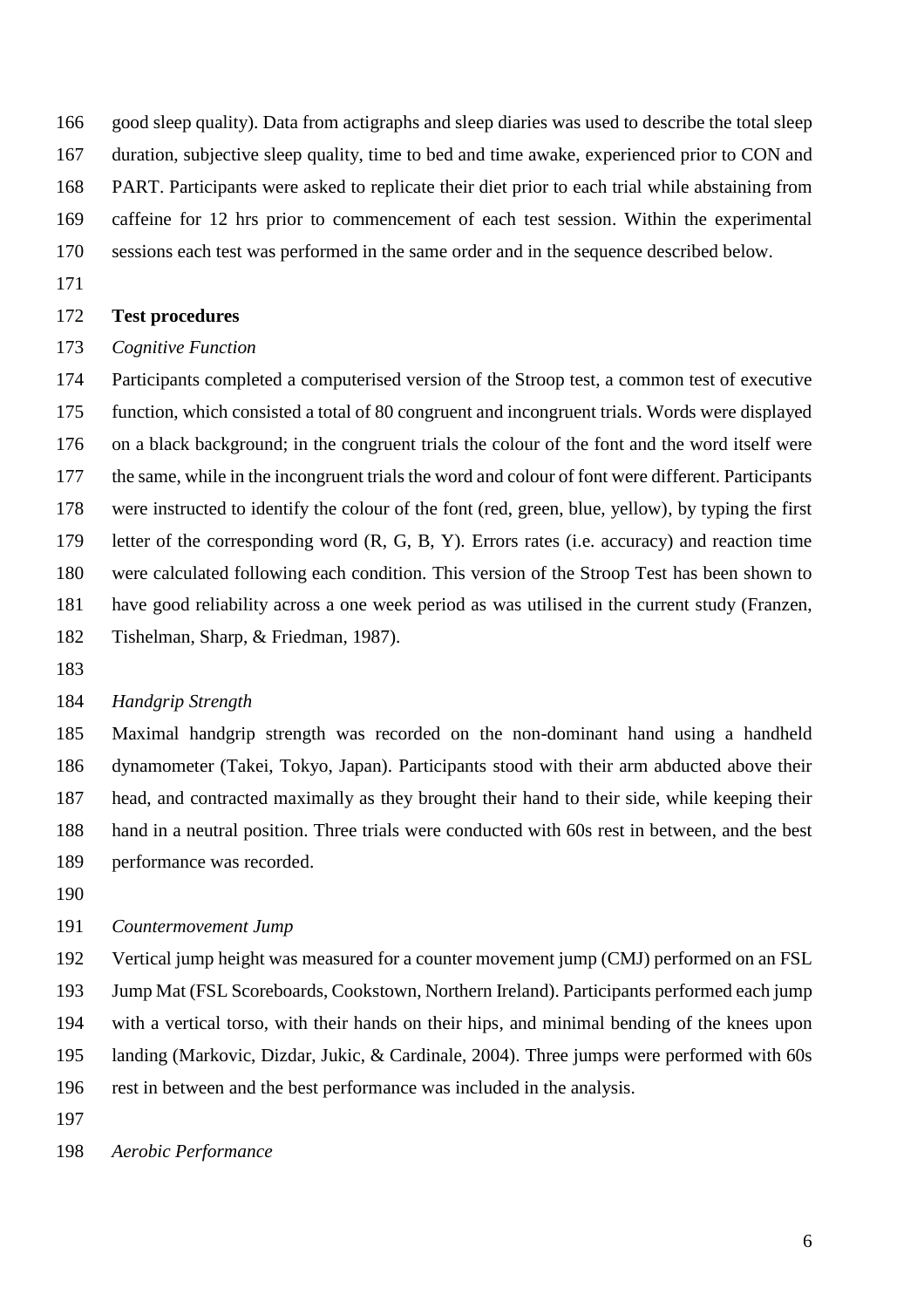Participants completed a 15-minute self-paced time trial on a cycle ergometer. The ergometer was placed in linear mode, where power output is dependent upon pedal cadence according to the following equation:

- 
- 

 $W = L \cdot (RPM)^2$ 

W= Power output

L= Linear factor

RPM= Pedal cadence

 The linear factor was set so that the individuals preferred pedal cadence would result in a power output equivalent to 85% of the maximal workload achieved in the maximal test. Participants were instructed to pace themselves to achieve the greatest distance across the entire trial. Subjects could see the elapsed time of the trial but were not given any further information such as pedal cadence or power output. This protocol has been shown to be highly reliable (Driller, 213 2012) and effective for detecting small but meaningful differences in performance (Driller & Halson, 2013). Power output was recorded continuously throughout the trials. In order to assess the pacing profile during each trial, power output was averaged into 60s segments and expressed as percentage of each participant's average power for the specific trial, therefore accounting for any potential differences in overall performance between conditions.

 

#### **Data analysis**

 Descriptive statistics were calculated and are presented as means ± standard deviations along 222 with median  $\pm$  median absolute deviation (MAD) given some data were skewed. Aerobic performance was expressed as the mean power output achieved in each trial. In order to assess any effect of sleep condition on pacing in the aerobic test, a Bayesian multilevel random slopes model with individual slopes for individuals allowed to vary across time was fitted using a uniform prior. To model differences between conditions for each measure, a series of Bayesian models were fitted to the data ranging from traditional linear models to multilevel models with random intercepts. These models were fitted using both normal and skew normal distributions. Prior information was incorporated into each model type ranging from uniform priors to increasingly informative priors aimed at regularising the models to avoid unreasonable parameter estimates. This resulted in 80 models being fitted, 16 for each measure.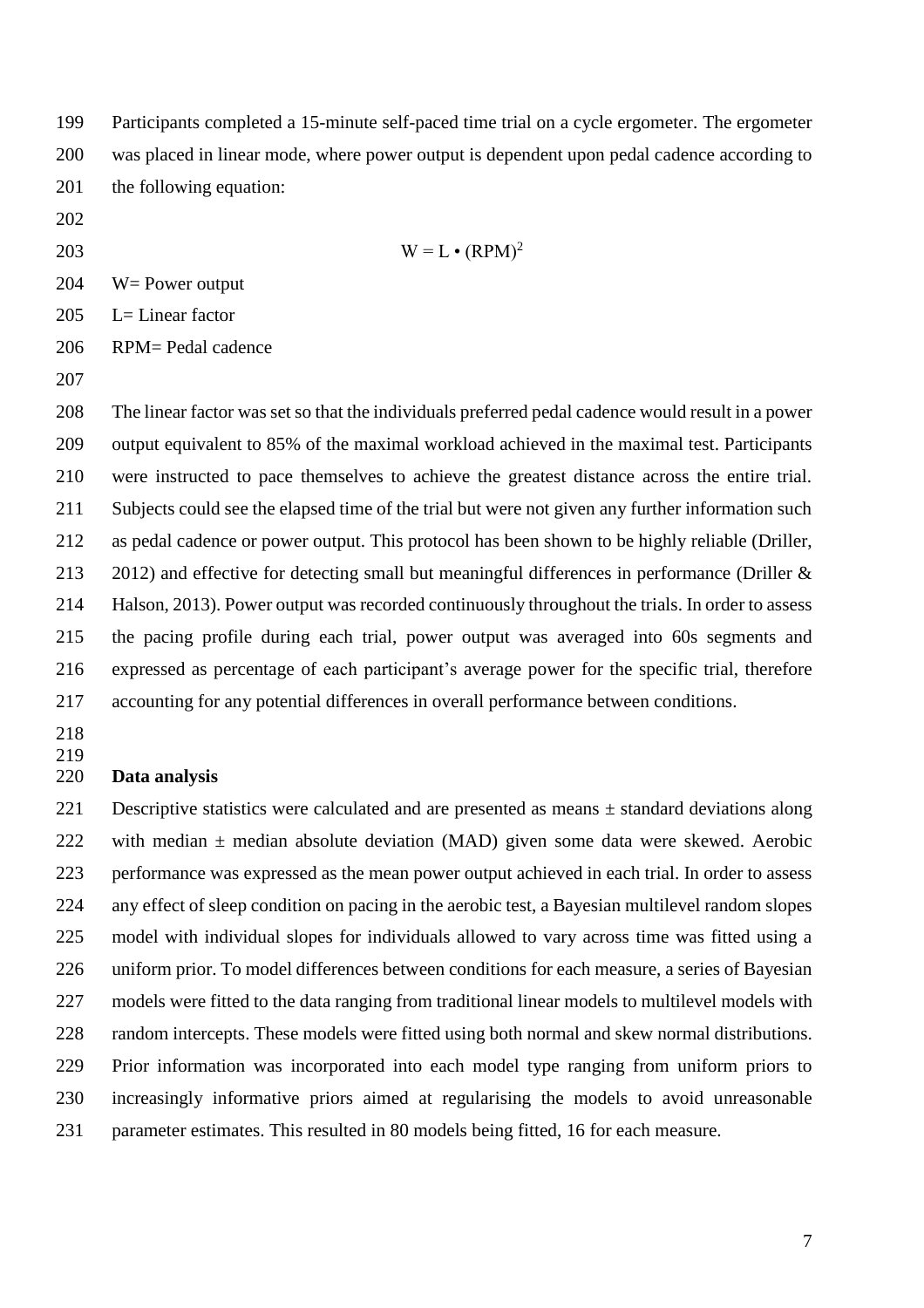Bayesian analysis was used because it allows the incorporation of domain specific knowledge, permits direct probability statements to be made about parameters (population level effects), lets zero effects to be determined, provides estimates of uncertainty around parameter values that are more intuitively interpretable than those from traditional (NHST) and avoids recent concerns about the misinterpretation of p-values (Wasserstein & Lazar, 2016) and the appropriateness of using statistical significance as a scientific decision making tool (Amrhein, Greenland, & McShane, 2019). The probabilities and percentages reported can be interpreted as the probability or percentage of a difference between the control condition and the respective sleep condition. Effect sizes (Cohen's d) were calculated in order to assist with assessing the practical significance of the findings.

 Leave-One-Out cross-validation (LOO) was used to determine the best model for difference between control and the sleep deprivation conditions for each measure. The best models, in terms of out-of-sample prediction accuracy, are those with the lowest LOO Information Criterion (LOOIC) (Vehtari, Gelman, & Gabry, 2016). The models that included informative priors had the lowest LOOIC. The results from these models are reported alongside models fitted with uniform priors. Uniform priors produce coefficients that are very similar to those of traditional frequentist methods and so reporting the results of these models together allows a direct comparison of the impact of incorporating appropriate prior information into models.

 All analyses were conducted using R (R Core Team, 2018) and with the brms package (Bürkner, 2017) which uses Stan (Stan Development Team, 2018) to implement a Hamiltonian Markov Chain Monte Carlo (MCMC) with a No-U-Turn Sampler. All models were checked 253 for convergence  $(\hat{r} = 1)$ , with the graphical posterior predictive checks showing simulated data under the best fitted models compared well to the observed data with no systematic discrepancies (Gabry, Simpson, Vehtari, Betancourt, & Gelman, 2017).

#### **Results**

*Sleep Characteristics*

260 Prior to CON participants fell asleep at  $22:34 \pm 00:27$  hrs (range 22:00-23:15 hrs), waking at 261 06:18  $\pm$  0:47 hrs (range= 05:30-08:00 hrs) and sleeping for 467  $\pm$  42 mins (range= 420-535 262 mins). Prior to PART, participants fell asleep at  $22:53 \pm 00:33$  hrs (range=22:16-23:59), 263 were woken up at  $02:34 \pm 0.37$  hrs (range=02:15-03:59) having slept for  $218 \pm 21$  mins (range 180-240 mins). Subjective sleep quality (5-point scale, 1 being very poor -5 being very good 265 sleep) was  $3.3 \pm 0.8$  (range= 2-4) for CON and  $2.6 \pm 0.7$  (range= 1-3) for PART. Differences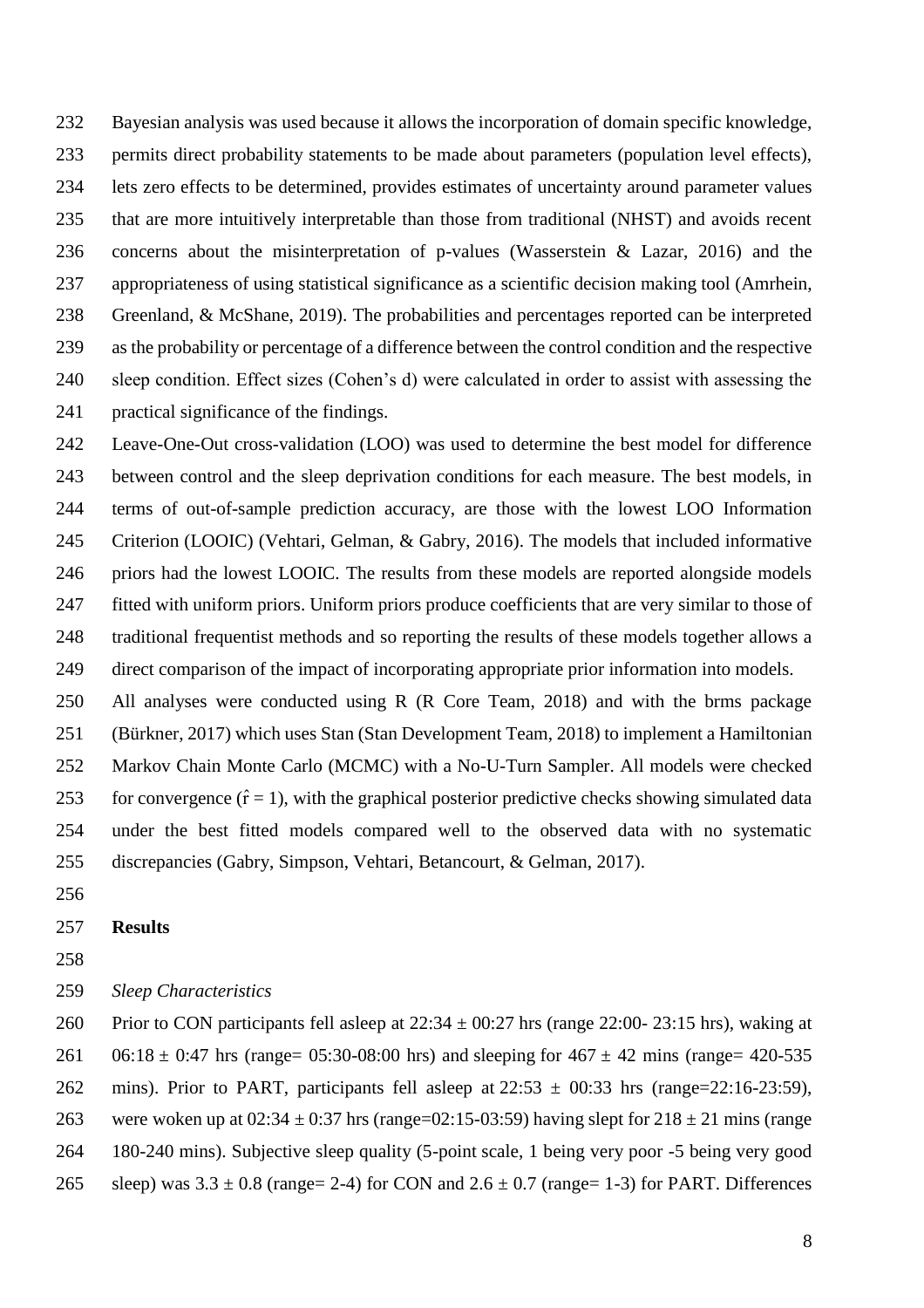in the time participants fell asleep, total sleep time, and sleep quality were fitted using Bayesian multilevel models with and without informative priors. There was a clear difference in total sleep time between sleep conditions with a 100% chance that PART had an estimated 220 minutes less sleep than CON (estimated difference= -241 mins, 95% CI= -266 to -212 mins). The results suggest that prior to PART, participants fell asleep, on average, an estimated 19 mins later than they did before CON with a 63% chance of a difference (estimated 272 difference= 19 mins, 95% CI= 1 to 40 mins). The probability of reporting subjective sleep as 'average' (3 out of 5) was similar between conditions, 62% and 59% for CON and PART respectively, while the probability of 'poor' sleep (2 out of 5) was higher for PART (33%) than CON (2%) and the probability of 'good' sleep was higher for CON (32%) than PART (1%).

#### *Performance Tests*

 The means and medians of the physical test variables suggests total sleep deprivation lowers aerobic performance, reduces CMJ height and handgrip strength. While partial sleep deprivation also had an effect, it had a lower impact on physical performance (see table 1). The means and medians for cognitive accuracy show decreases in performance in psychological variables, with cognitive accuracy decreasing and reaction times increasing for both partial and full sleep deprivation (see table 2). Given the data for aerobic performance, handgrip strength, cognitive accuracy and cognitive reaction time are skewed, the median is the better average to consider for these measures.

- 
- 

#### **xxx Insert Tables 1 & 2 Here xxx**

 Parameter estimates for the physical performance variables from the Bayesian models fitted with uniform priors show a high probability of a decrease in performance following full sleep deprivation, with probabilities of a difference ranging from 97 - 100% (see table 3). The effect of partial sleep deprivation was more uncertain with all 95% credible intervals including zero. 292 For partial sleep deprivation there is high probability ( $p=93\%$ , d=-0.63) of a detrimental effect on aerobic performance (Fig.1A) and CMJ (p=94%, d=-0.69, Fig. 1B) but not for handgrip strength where a zero effect was found to be highly likely (p=53 %, d=0.02 see Fig. 1C). Similar detrimental effects were highly likely (p=91%, d=-0.2) for cognitive accuracy (Fig. 2A) after total sleep deprivation but not for cognitive reaction time, where no effect was found 297 to be highly probable ( $p=63\%$ ,  $d=0.0$ , Fig. 2B). Partial sleep deprivation had a lower probability (p=73%, d=-0.26) of impairing cognitive accuracy and an even lower probability of an effect on cognitive reaction time (Fig. 4A and Fig. 2B respectively).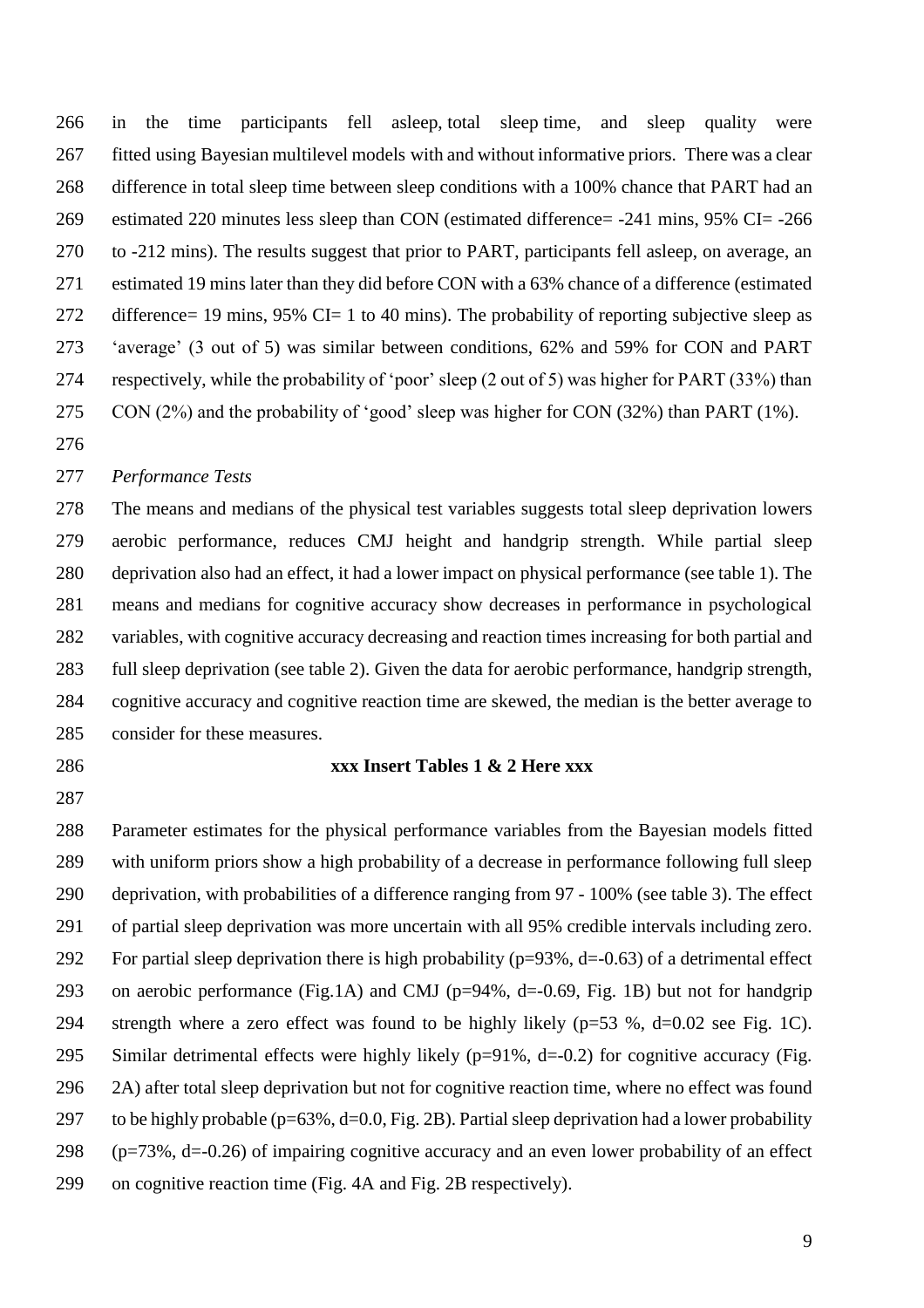| 300 |                                                                                                    |
|-----|----------------------------------------------------------------------------------------------------|
| 301 | The same conclusions can be drawn from the Bayesian models fitted using informative priors.        |
| 302 | There was a negative impact on aerobic performance, CMJ height partial and total sleep             |
| 303 | deprivation, handgrip strength was only impaired following total sleep deprivation (see table      |
| 304 | 4). Nonetheless, the differences across conditions were reduced. Informative priors had no         |
| 305 | impact on cognitive accuracy estimates but resulted in lower estimates for the increase            |
| 306 | cognitive reaction times, particularly for partial sleep deprivation (see table 4).                |
| 307 |                                                                                                    |
| 308 | xxx Insert Table 3 & 4 Here xxx                                                                    |
| 309 | xxx Insert Figure 1 Here xxx                                                                       |
| 310 | xxx Insert Figure 2 Here xxx                                                                       |
| 311 |                                                                                                    |
| 312 | The results of Bayesian multilevel random slopes model suggest that there were minimal             |
| 313 | differences between conditions in for the pacing throughout the aerobic test (Deprivation v        |
| 314 | Control= -3.68%, 95%CI [-12.34: 4.88], Partial v Control= -2.13, 95%CI [-10.22: 6.49]; see         |
| 315 | Fig. 3).                                                                                           |
| 316 |                                                                                                    |
| 317 | xxx Insert Figure 3 Here xxx                                                                       |
| 318 |                                                                                                    |
| 319 | <b>Discussion</b>                                                                                  |
| 320 | In the current study we found that multiple physical and cognitive aspects of human                |
| 321 | performance were highly likely to be negatively impacted by partial sleep and complete sleep       |
| 322 | deprivation, relative to a night of normal sleep. Detrimental effects were lower in magnitude      |
| 323 | and less likely across all domains following partial sleep deprivation, with no impact at all on   |
| 324 | maximal handgrip strength. With regard to cognitive performance, we found that sleep               |
| 325 | deprivation did not impair reaction time, but it did impair the accuracy of responses to the       |
| 326 | Stroop task. In addition to confirming the negative effects of a single night of complete sleep    |
| 327 | deprivation, we present novel findings that a single night of modest sleep deprivation is likely   |
| 328 | to have a negative impact upon sporting performance, although the nature and extent is             |
| 329 | dependent upon the specifics of the event.                                                         |
| 330 | Following a single night of complete sleep deprivation, aerobic performance and CMJ were           |
| 331 | the most likely physical performance metrics to be impaired ( $p=99\%$ and $p=100\%$ respectively) |
| 332 | and were also impaired to a greater extent $(d=1.33$ and $d=1.28$ respectively) than maximal       |

handgrip strength (p=97%, d=-0.77). In terms of cognitive performance, the accuracy, but not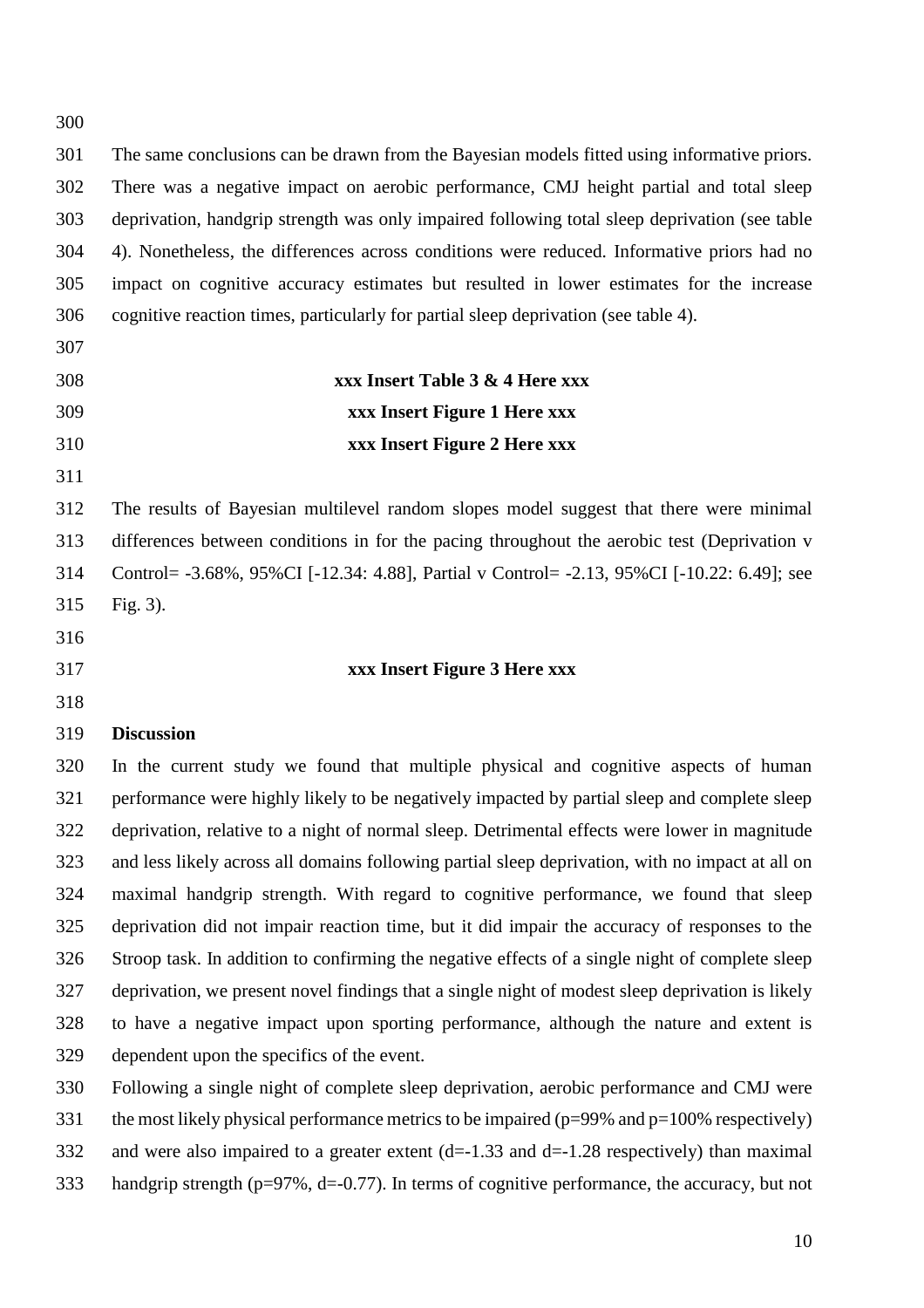reaction time of responses was highly likely impaired following a night of complete sleep deprivation (p=91%, d=-0.61). Following partial sleep deprivation, aerobic performance and 336 CMJ were still highly likely to be impaired ( $p=92\%$  and  $p=94\%$  respectively) but to a lesser 337 extent  $(d=0.63$  and  $d=0.69$ ) than following complete sleep deprivation. These subtle differences in performance could be important in athletic competitions that are regularly decided by small margins.

 Our results are in agreement with the findings of previous research that have reported impaired aerobic (Chen, 1991; Oliver et al., 2009; Temesi et al., 2013), anaerobic (Bulbulian et al., 1996; Skein, Duffiedl, Edge, Short, & Mundel, 2011; Takeuchi et al., 1985) and cognitive performance (Williamson & Feyer, 2000) following one night of complete sleep deprivation, but contradicts other studies (Goodman, Radomski, Hart, Plyley, & Shephard, 1989; Vaara et al., 2018). The conflicting results are potentially due to differences in the specific tests used. For example, Oliver et al. (2009) suggested that a distance test, such as the one used in the current study, might have a smaller signal to noise ratio than incremental exercise tests which were used by Vaara et al. (2018) and Goodman et al (1989). These differences are potentially explained by the altered perception of effort experienced following sleep deprivation (Keramidas, Gadefors, Nilsson, & Eiken, 2018), given that incremental tests only require a relatively short period of discomfort in contrast to distance tests. In the current study aerobic performance appears to be impaired due to a consistently lower power output throughout rather than an alteration in pacing strategy (see Fig. 3). It may be that endurance events which require self-pacing and prolonged high intensity efforts are more susceptible to impaired performance than those which do not, and indeed it could be argued that this may be more widely applicable to sporting performance where self-pacing is common (Konings & Hettinga, 2018). As such it could be that longer endurance events such as the marathon are impacted a greater extent (Fullagar et al., 2015). This may be even more important in the context of ultramarathons where sleep deprivation is common. For example, response times have been shown to be impaired following an ultramarathon (Hurdiel et al., 2015), which is in contrast to the findings of our study as we found that reaction time in the Stroop test was not impacted, but the accuracy of responses was. This could be construed as conflicting the majority of findings showing impaired reaction time (Fullagar et al., 2015), however, it does reflect similar findings reported when using the Stroop test (Lucas, Anson, Palmer, Hellemans, & Cotter, 2009). This further emphasises that the reported responses are highly specific to the test chosen.

 Comparatively few studies have investigated the impact of partial sleep deprivation on performance, highlighting the novelty of our study but making direct comparisons to the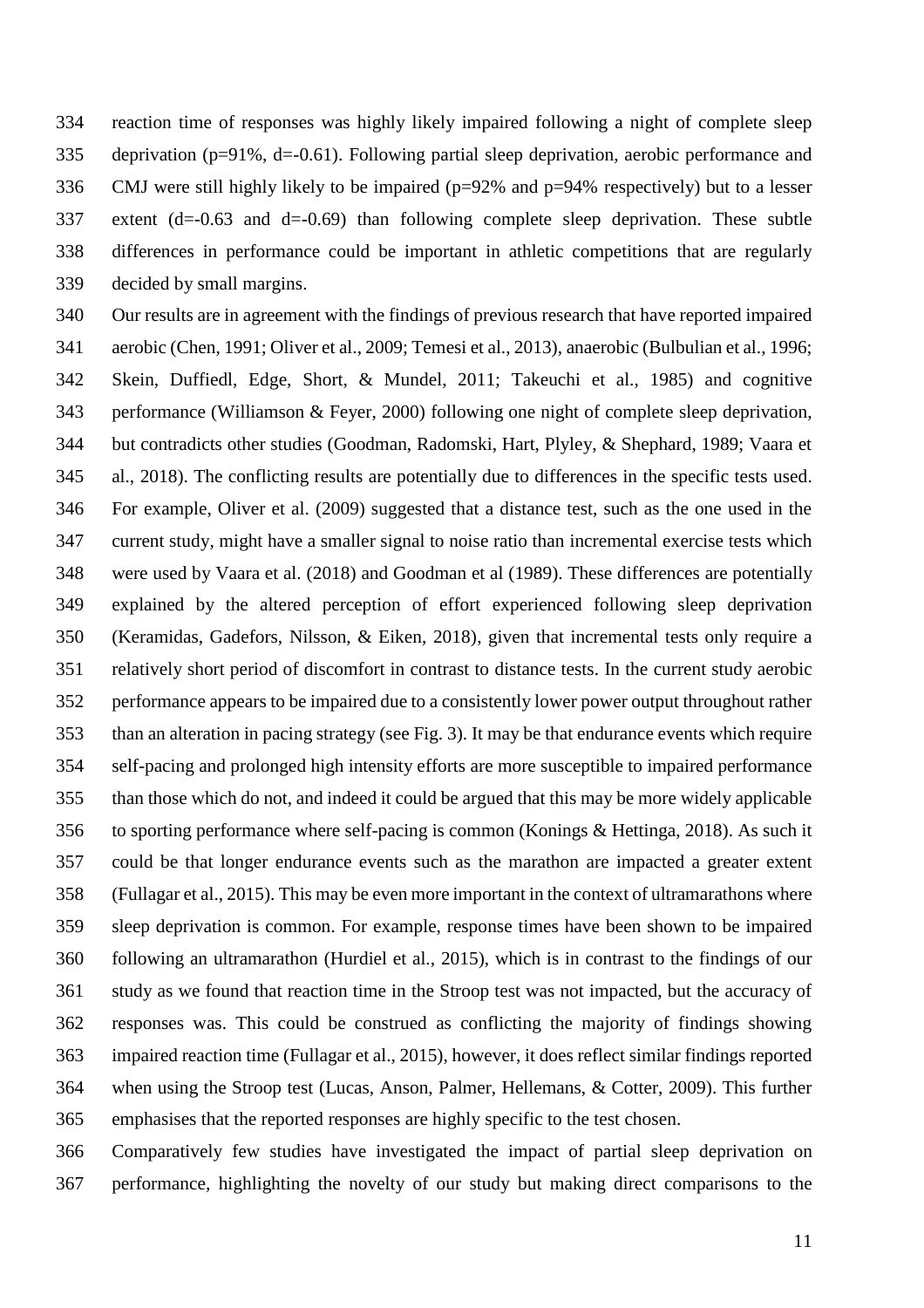literature more difficult. One previous study reported that a sleep intervention equating to 3 hrs less sleep than normal did not result in changes in maximal aerobic or anaerobic performance (Mougin et al., 1991). However, this study only had 7 participants and was likely statistically underpowered to demonstrate an effect. In the current study, we found that physical performance was highly likely to be impaired with the exception of maximal handgrip strength, which was maintained. Indeed handgrip strength was maintained in the morning following partial sleep deprivation, but was significantly impaired in the evening (Souissi et al., 2008). From an applied perspective, athletes who experience disrupted sleep may not compete until the afternoon or evening, and therefore performance may well be more greatly impaired than in our study. It is important to consider that our findings are specific to the time of day that the testing was carried out (7:00-9:00am), and while many domestic sporting events routinely take place in the afternoon, many events during major international competitions are scheduled early in the morning (for a variety of reasons). A further complicating factor when comparing the results of studies of shortened sleep is that there may also be effect on the quality of sleep, yet this is not always reported (for example see Souissi et al., 2008). In our study, we afforded participants a 4 hr sleep opportunity, whereby they attempted to fall asleep at their normal bedtime and were woken 4 hrs later. We found a reasonably high chance (63%) that participants would fall asleep slightly later than usual (on average 19 mins later) in PART than CON, while there was also a high probability that subjective sleep quality was impaired, suggesting some subtle effects on *how* people slept as well as simply having shorter sleep. In this regard it should be acknowledged that our data are limited to subjective measures of sleep quality and the addition of more detailed measures through polysomnography (for example) may provide additional information about the important characteristics of sleep in these circumstances.

 Across all outcome measures we found considerable individual variation in responses, i.e. not all participants appear to be negatively impacted by sleep deprivation, a trait that is common within similar studies (Keramidas et al., 2018; Oliver et al., 2009). This is an important issue and one that potentially explains some of the conflicting results within the existing literature as it will likely lead to skewed data, which may mask any effects using traditional NHST. As such a particular strength of the current study was the use of Bayesian analysis and probabilities of effect which we feel is more representative of the true responses. However, further research should investigate the variability in individual responses, and the underpinning mechanisms, to the potentially negative effects of sleep deprivation, as this may help in the development of countermeasures to mitigate performance impairments following sleep loss. Indeed, a perhaps under researched component within this context is the influence of chronotype. It is well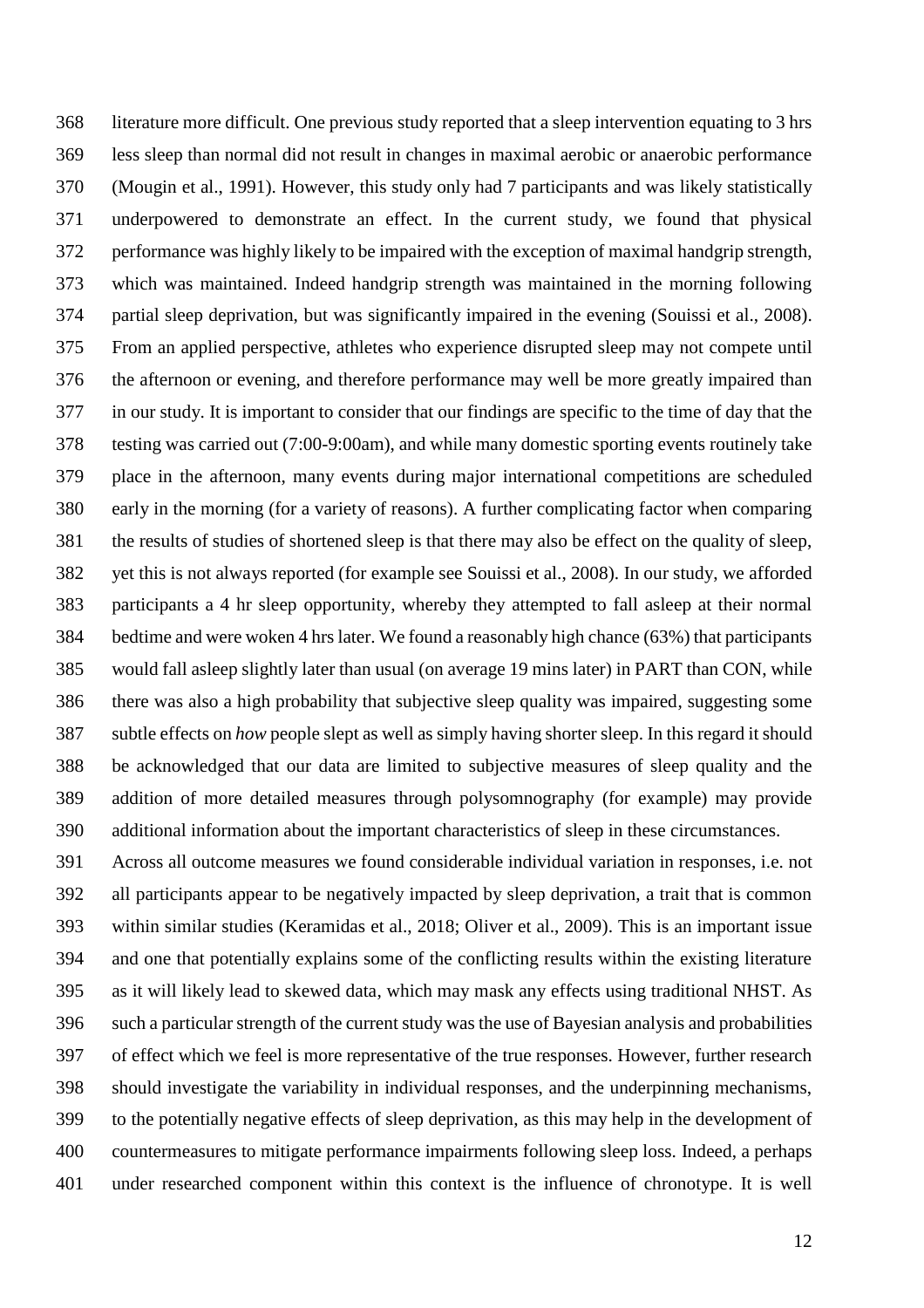established that an athlete's chronotype can have a significant impact on athletic performance (Vitale & Weydahl, 2017) and it may be that there are subtle interactions between chronotype and whether an individual is susceptible to impaired performance following sleep deprivation. Some limitations should be taken into account when considering the current study. In many situations, sleep deprivation or disruption may be accompanied by changes in nervous activity that accompany competition and may have wider effects than seen in the current study. Although very difficult to replicate, this may be an important aspect for future research to investigate. While we have attempted to assess a broad array of measures of human performance, we did not assess other crucial aspects of sporting performance such co- ordination, or repeated sprint performance. Finally, the participants, while accustomed to vigorous exercise and training were not highly trained or competitive athletes, however performing a highly controlled study of this nature with repeated testing would be incredibly difficult while also maintaining adequate control of confounding factors (e.g. demanding training schedules and regular competition).

#### **Practical implications**

 Even a fairly modest reduction in sleep was shown to have subtle, but potentially important, negative effects on both aerobic performance and CMJ performance. Athletes and coaches should plan ahead to minimise any potentially negative impacts upon sleep. Coaches should be aware that scheduling of early practices can reduce sleep to the degree seen in this study and therefore should not expect optimal performances (or training) in these circumstances. Athletes, coaches and support staff should seek countermeasures to these detrimental effects.

#### **Conclusion**

 Multiple aspects of physical and cognitive performance were impaired by a single night of sleep deprivation and partial sleep deprivation. These effects were smaller following partial sleep deprivation, with handgrip strength also maintained following partial sleep deprivation. These findings are important for athletes who may experience even moderate sleep deprivation prior to competition as it is highly likely to impact their performance.

#### **Acknowledgments**

 The authors would like to wholeheartedly thank the participants for their considerable efforts throughout the study. We would also like to thank Dr Matthew Cook and Karolis Kvasas for their assistance with data collection. This research was supported by the National Institute for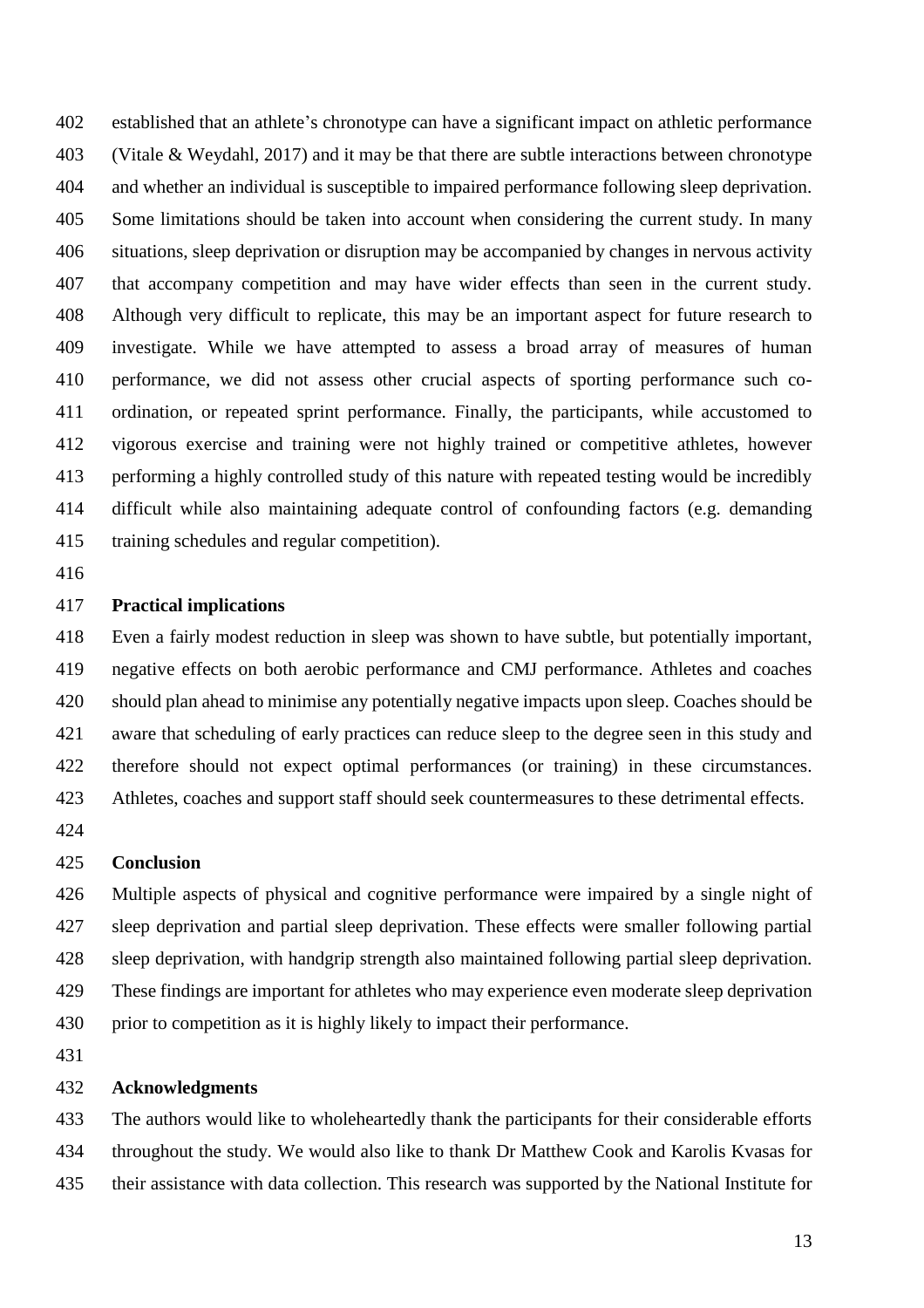Health Research (NIHR) Leicester Biomedical Research Centre. The views expressed are those

- of the authors and not necessarily those of the NHS, the NIHR or the Department of Health.
- 
- 

#### **References**

- Amrhein, V., Greenland, S., & McShane, B. (2019). Scientists rise up against statistical significance. *Nature*, *567*(7748), 305–307. https://doi.org/10.1038/d41586-019-00857-9 Bulbulian, R., Heaney, J. H., Leake, C. N., Sucec, A. A., & Sjoholm, N. T. (1996). The effect
- of sleep deprivation and exercise load on isokinetic leg strength and endurance.
- *European Journal of Applied Physiology and Occupational Physiology*, *73*(3–4), 273–
- 277. Retrieved from http://www.ncbi.nlm.nih.gov/pubmed/8781857
- Bürkner, P.-C. (2017). brms : An R Package for Bayesian Multilevel Models Using Stan. *Journal of Statistical Software*. https://doi.org/10.18637/jss.v080.i01
- Buysse, D. J., Reynolds, C. F., Monk, T. H., Berman, S. R., & Kupfer, D. J. (1989). The
- Pittsburgh sleep quality index: A new instrument for psychiatric practice and research. *Psychiatry Research*. https://doi.org/10.1016/0165-1781(89)90047-4
- Chen, H. (1991). Effects of 30-h sleep loss on cardiorespiratory functions at rest and in
- exercise. *Medicine & Science in Sports & Exercise*. https://doi.org/10.1249/00005768- 199102000-00008
- Cullen, T., Thomas, A. W., Webb, R., & Hughes, M. G. (2016). Interleukin-6 and associated
- cytokine responses to an acute bout of high-intensity interval exercise: the effect of
- exercise intensity and volume. *Applied Physiology, Nutrition, and Metabolism*, *41*(8),
- 803–808. https://doi.org/10.1139/apnm-2015-0640
- Driller, M. W. (2012). The reliability of a 30-minute performance test on a Lode cycle ergometer. *Journal of Science and Cycling*.
- Driller, M. W., & Halson, S. L. (2013). The effects of wearing lower body compression
- garments during a cycling performance test. *International Journal of Sports Physiology and Performance*. https://doi.org/10.1123/ijspp.8.3.300
- Franzen, M. D., Tishelman, A. C., Sharp, B. H., & Friedman, A. G. (1987). An investigation of the test-retest reliability of the stroop colorword test across two intervals. *Archives of Clinical Neuropsychology*. https://doi.org/10.1016/0887-6177(87)90014-X
- Fullagar, H. H. K., Skorski, S., Duffield, R., Hammes, D., Coutts, A. J., & Meyer, T. (2015).
- Sleep and Athletic Performance: The Effects of Sleep Loss on Exercise Performance,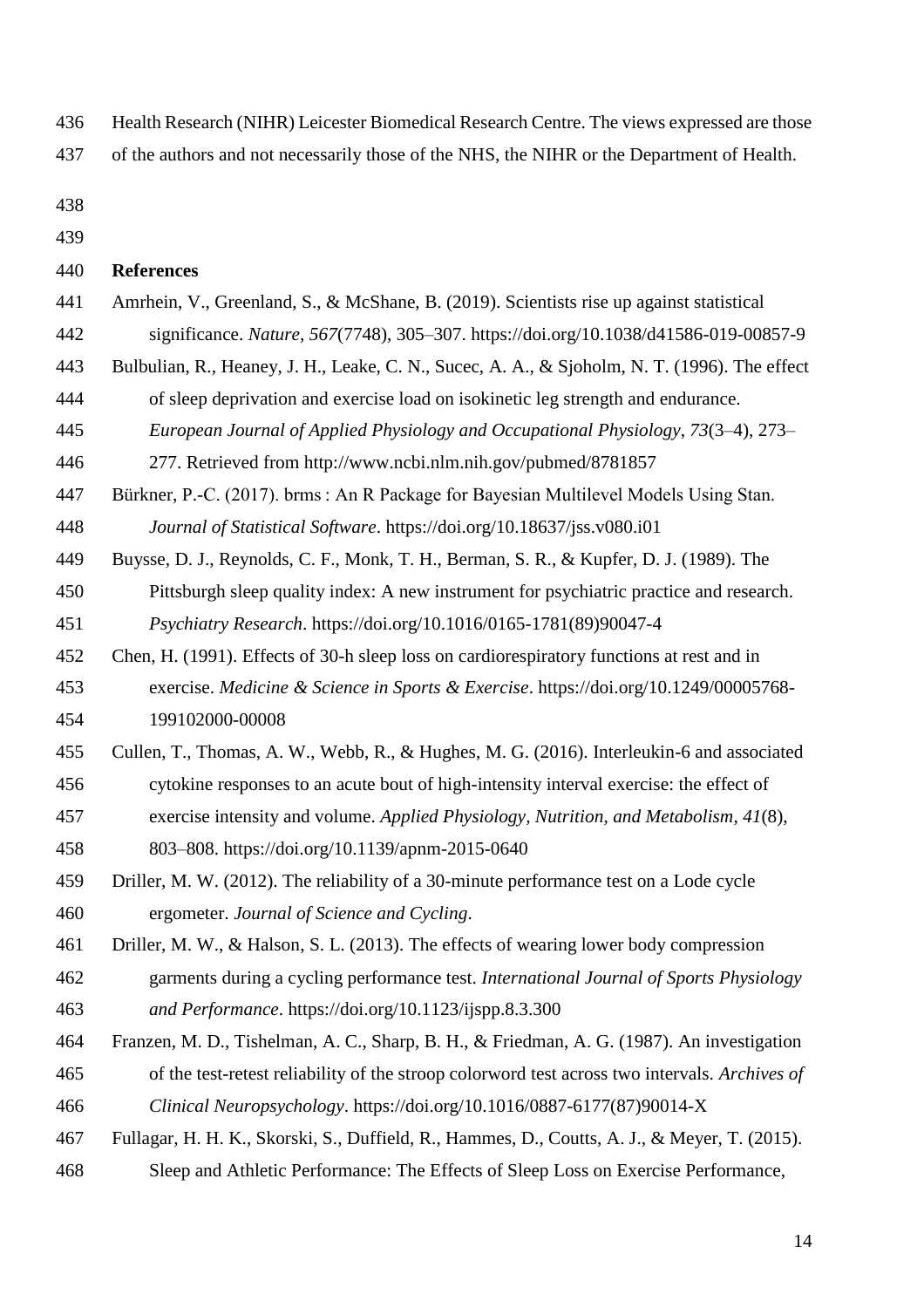and Physiological and Cognitive Responses to Exercise. *Sports Medicine*, *45*(2), 161–

186. https://doi.org/10.1007/s40279-014-0260-0

- Gabry, J., Simpson, D., Vehtari, A., Betancourt, M., & Gelman, A. (2017). Visualization in Bayesian workflow. Retrieved from http://arxiv.org/abs/1709.01449
- Goodman, J., Radomski, M., Hart, L., Plyley, M., & Shephard, R. J. (1989). Maximal aerobic exercise following prolonged sleep deprivation. *International Journal of Sports Medicine*. https://doi.org/10.1055/s-2007-1024936
- Gupta, L., Morgan, K., & Gilchrist, S. (2017). Does Elite Sport Degrade Sleep Quality? A
- Systematic Review. *Sports Medicine*, 1–17. https://doi.org/10.1007/s40279-016-0650-6
- Hurdiel, R., Pezé, T., Daugherty, J., Girard, J., Poussel, M., Poletti, L., … Theunynck, D.
- (2015). Combined effects of sleep deprivation and strenuous exercise on cognitive
- performances during The North Face® Ultra Trail du Mont Blanc® (UTMB®). *Journal*
- *of Sports Sciences*, *33*(7), 670–674. https://doi.org/10.1080/02640414.2014.960883
- Juliff, L. E., Halson, S. L., & Peiffer, J. J. (2015). Understanding sleep disturbance in athletes
- prior to important competitions. *Journal of Science and Medicine in Sport*, *18*(1), 13–18. https://doi.org/10.1016/j.jsams.2014.02.007
- Juliff, L. E., Peiffer, J. J., & Halson, S. L. (2018). Night games and sleep: Physiological,
- neuroendocrine, and psychometric mechanisms. *International Journal of Sports Physiology and Performance*. https://doi.org/10.1123/ijspp.2016-0809
- Keramidas, M. E., Gadefors, M., Nilsson, L. O., & Eiken, O. (2018). Physiological and
- psychological determinants of whole-body endurance exercise following short-term
- sustained operations with partial sleep deprivation. *European Journal of Applied Physiology*. https://doi.org/10.1007/s00421-018-3869-0
- Konings, M. J., & Hettinga, F. J. (2018). Pacing Decision Making in Sport and the Effects of Interpersonal Competition: A Critical Review. *Sports Medicine*.
- https://doi.org/10.1007/s40279-018-0937-x
- Leeder, J., Glaister, M., Pizzoferro, K., Dawson, J., & Pedlar, C. (2012). Sleep duration and quality in elite athletes measured using wristwatch actigraphy. *Journal of Sports*
- *Sciences*, *30*(6), 541–545. https://doi.org/10.1080/02640414.2012.660188
- Lucas, S. J., Anson, J. G., Palmer, C. D., Hellemans, I. J., & Cotter, J. D. (2009). The impact
- of 100 hours of exercise and sleep deprivation on cognitive function and physical
- capacities. *Journal of Sports Sciences*. https://doi.org/10.1080/02640410902798167
- Markovic, G., Dizdar, D., Jukic, I., & Cardinale, M. (2004). Reliability and Factorial Validity
- of Squat and Countermovement Jump Tests. *The Journal of Strength and Conditioning*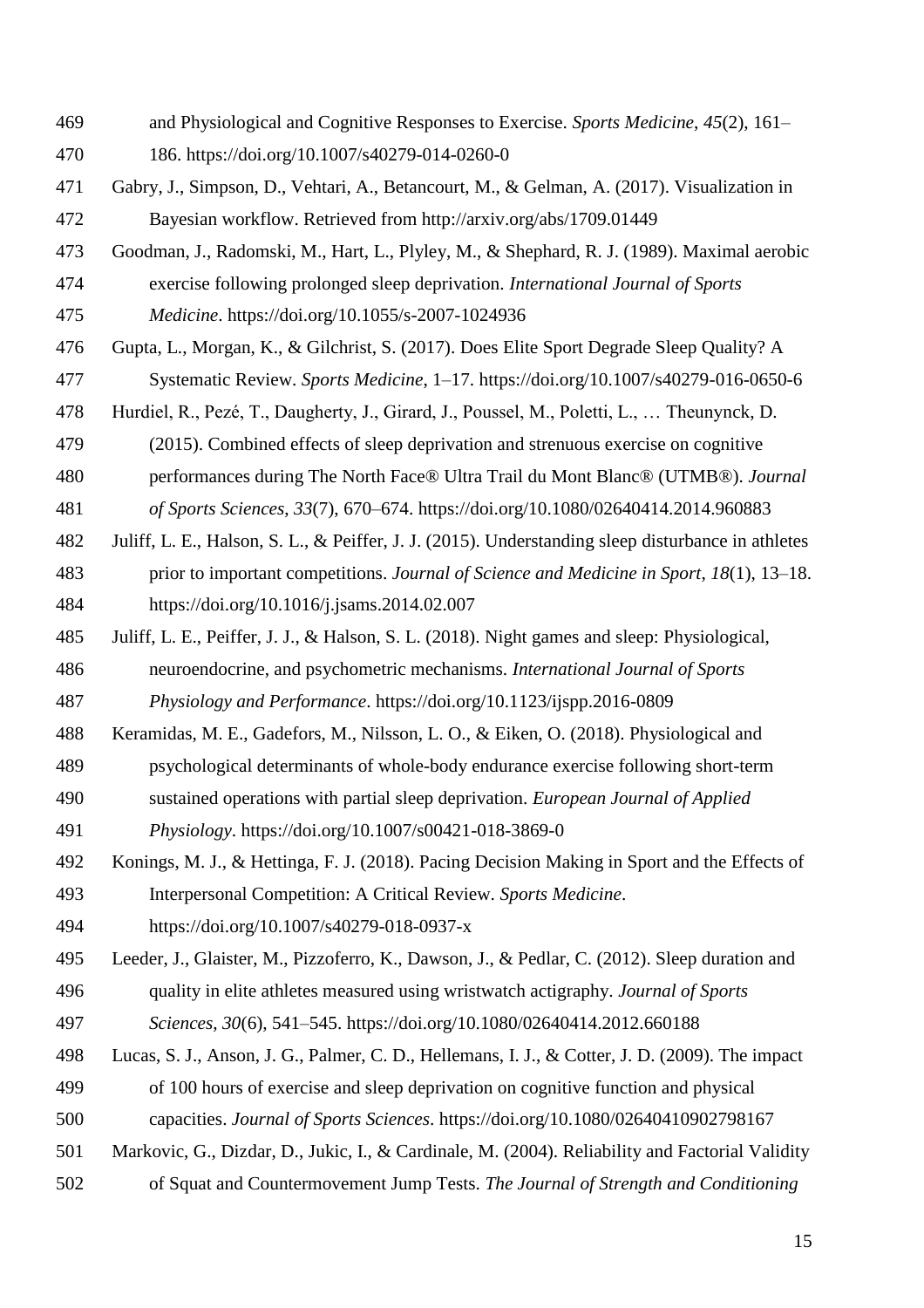- *Research*. https://doi.org/10.1519/1533-4287(2004)18<551:RAFVOS>2.0.CO;2
- Martin, B. J. (1981). Effect of sleep deprivation on tolerance of prolonged exercise.
- *European Journal of Applied Physiology and Occupational Physiology*.

https://doi.org/10.1007/BF02332962

- Martin, T., Arnal, P. J., Hoffman, M. D., & Millet, G. Y. (2018). Sleep habits and strategies of ultramarathon runners. *PloS One*, *13*(5), e0194705.
- https://doi.org/10.1371/journal.pone.0194705
- Mougin, F., Simon-Rigaud, M. L., Davenne, D., Renaud, A., Garnier, A., Kantelip, J. P., &
- Magnin, P. (1991). Effects of sleep disturbances on subsequent physical performance.
- *European Journal of Applied Physiology and Occupational Physiology*.

https://doi.org/10.1007/BF00235173

- Oliver, S. J., Costa, R. J. S., Laing, S. J., Bilzon, J. L. J., & Walsh, N. P. (2009). One night of
- sleep deprivation decreases treadmill endurance performance. *European Journal of*
- *Applied Physiology*, *107*(2), 155–161. https://doi.org/10.1007/s00421-009-1103-9
- Poussel, M., Laroppe, J., Hurdiel, R., Girard, J., Poletti, L., Thil, C., … Chenuel, B. (2015).
- Sleep Management Strategy and Performance in an Extreme Mountain Ultra-marathon. *Research in Sports Medicine*, *23*(3), 330–336.
- https://doi.org/10.1080/15438627.2015.1040916
- Roberts, S. S. H., Teo, W.-P., & Warmington, S. A. (2018). Effects of training and
- competition on the sleep of elite athletes: a systematic review and meta-analysis. *British*
- *Journal of Sports Medicine*, bjsports-2018-099322. https://doi.org/10.1136/bjsports-2018-099322
- Sargent, C., Halson, S., & Roach, G. D. (2014). Sleep or swim? Early-morning training severely restricts the amount of sleep obtained by elite swimmers. *European Journal of*
- *Sport Science*. https://doi.org/10.1080/00359198409519486
- Skein, M., Duffiedl, R., Edge, J., Short, M. J., & Mundel, T. (2011). Intermittent-Sprint
- Performance and Muscle Glycogen after 30 h of Sleep Deprivation. *Medicine & Science in Sports & Exercise*, *43*(7), 1301–1311.
- https://doi.org/10.1249/MSS.0b013e31820abc5a
- Souissi, N., Souissi, M., Souissi, H., Chamari, K., Tabka, Z., Dogui, M., & Davenne, D.
- (2008). Effect of time of day and partial sleep deprivation on short-term, high-power
- output. *Chronobiology International*. https://doi.org/10.1080/07420520802551568
- Takeuchi, L., Davis, G. M., Plyley, M., Goode, R., & Shephard, R. I. (1985). Sleep
- deprivation, chronic exercise and muscular performance. *Ergonomics*.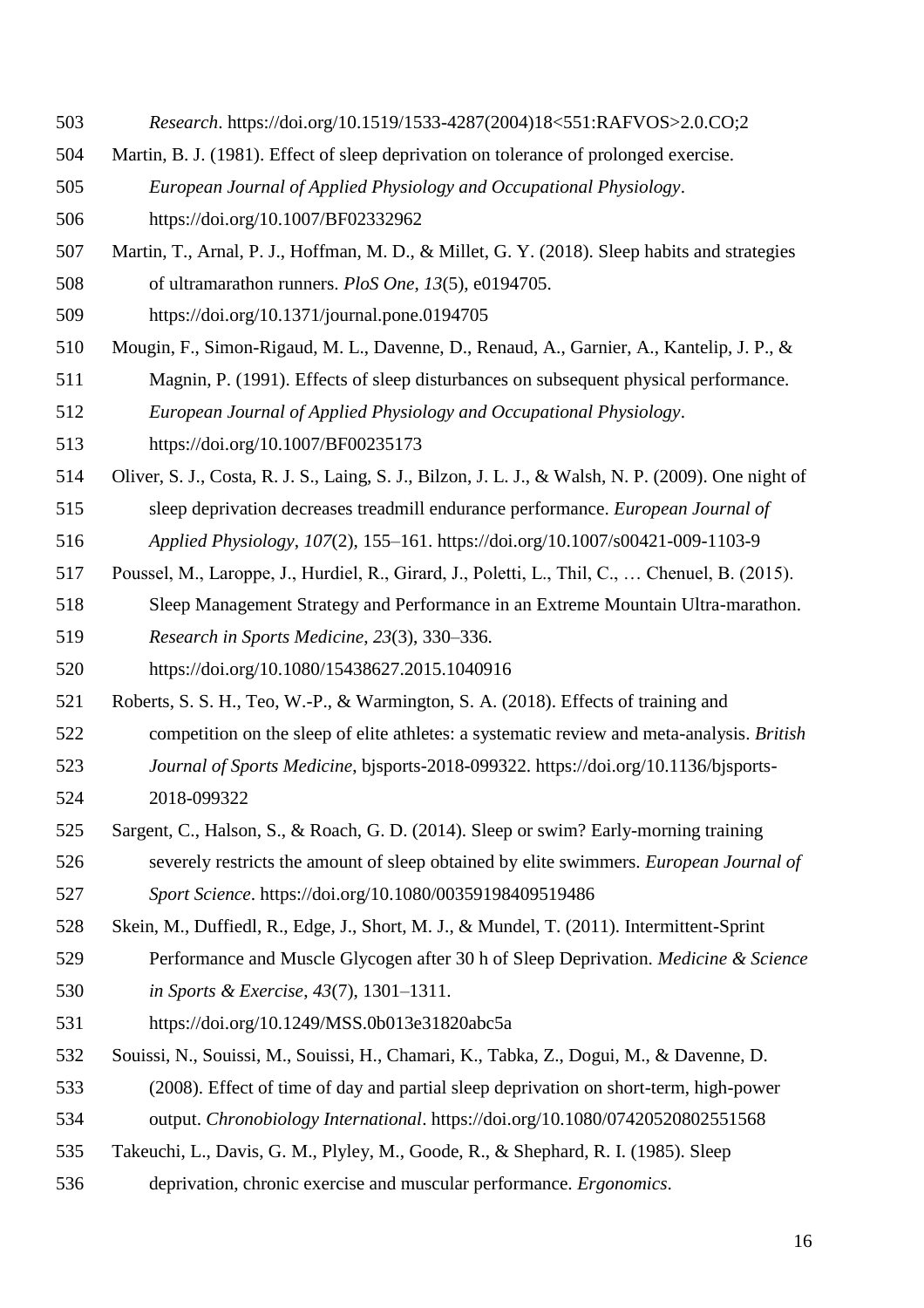- Temesi, J., Arnal, P. J., Davranche, K., Bonnefoy, R., Levy, P., Verges, S., & Millet, G. Y.
- (2013). Does central fatigue explain reduced cycling after complete sleep deprivation? *Medicine and Science in Sports and Exercise*.
- https://doi.org/10.1249/MSS.0b013e31829ce379
- Thornton, H. R., Miller, J., Taylor, L., Sargent, C., Lastella, M., & Fowler, P. M. (2018).
- Impact of short- compared to long-haul international travel on the sleep and wellbeing of national wheelchair basketball athletes. *Journal of Sports Sciences*, *36*(13), 1476–1484.

https://doi.org/10.1080/02640414.2017.1398883

- Vaara, J. P., Oksanen, H., Kyröläinen, H., Virmavirta, M., Koski, H., & Finni, T. (2018). 60-
- Hour Sleep Deprivation Affects Submaximal but Not Maximal Physical Performance.

*Frontiers in Physiology*, *9*, 1437. https://doi.org/10.3389/fphys.2018.01437

- Vehtari, A., Gelman, A., & Gabry, J. (2016). Practical Bayesian model evaluation using
- leave-one-out cross-validation and WAIC. *Statistics and Computing*.
- https://doi.org/10.1007/s11222-016-9696-4
- Venter, R. E. (2014). Perceptions of team athletes on the importance of recovery modalities. *European Journal of Sport Science*. https://doi.org/10.1080/17461391.2011.643924
- Vitale, J. A., & Weydahl, A. (2017). Chronotype, Physical Activity, and Sport Performance:
- A Systematic Review. *Sports Medicine*. https://doi.org/10.1007/s40279-017-0741-z
- Wasserstein, R. L., & Lazar, N. A. (2016). The ASA's Statement on *p* -Values: Context,
- Process, and Purpose. *The American Statistician*.
- https://doi.org/10.1080/00031305.2016.1154108
- Williamson, A. M., & Feyer, A. M. (2000). Moderate sleep deprivation produces
- impairments in cognitive and motor performance equivalent to legally prescribed levels
- of alcohol intoxication. *Occupational and Environmental Medicine*.
- https://doi.org/10.1136/oem.57.10.649
- 
- 

https://doi.org/10.1080/00140138508963173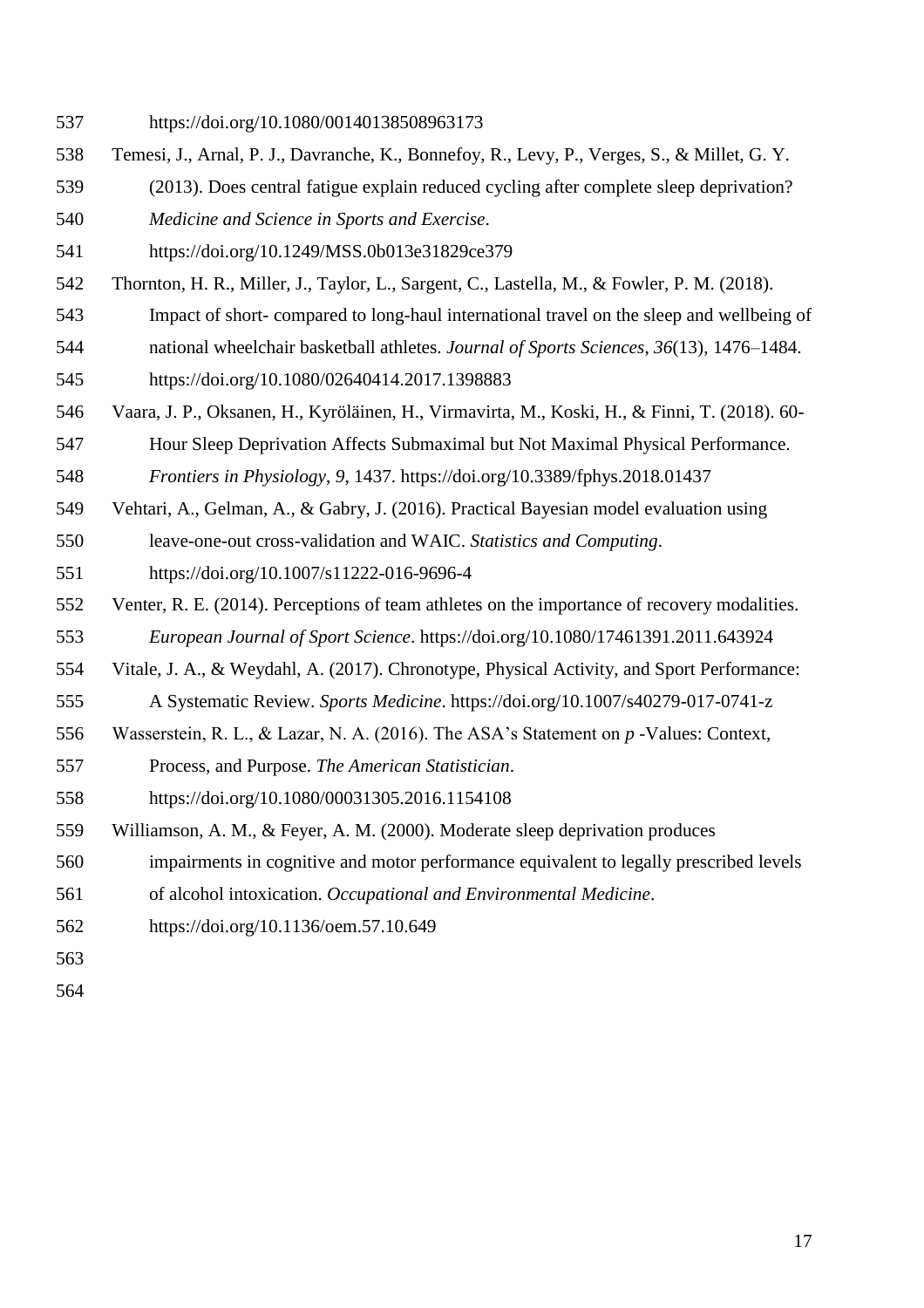## 565 **Tables**

566 **Table 1.** Descriptive statistics (Mean ± Standard Deviation and Median ± Median Absolute

| 567 | Deviation) of physical measurements in conditions |
|-----|---------------------------------------------------|
|-----|---------------------------------------------------|

|             |             | Mean Power (W) | Counter Movement Jump (Cm) |                          | Hand Grip Strength (Kg) |                          |  |
|-------------|-------------|----------------|----------------------------|--------------------------|-------------------------|--------------------------|--|
| Condition   | $Mean + SD$ | $Median + MAD$ | $Mean + SD$                | Median $+$<br><b>MAD</b> | $Mean + SD$             | Median $+$<br><b>MAD</b> |  |
| Control     | $225 + 42$  | $236 + 28.2$   | $36.7 + 5.2$               | $35.1 + 4.2$             | $50.6 + 4.7$            | $51.0 + 5.9$             |  |
| Partial     | $212 + 46$  | $217 + 50$     | $34.8 + 4.5$               | $34.3 + 4.7$             | $50.6 + 6.3$            | $49.8 + 7.4$             |  |
| Deprivation | $197 + 61$  | $194 + 72$     | $32.7 + 4.5$               | $32.5 + 0.6$             | $47.6 + 7.2$            | $45.3 + 4.2$             |  |
|             |             |                |                            |                          |                         |                          |  |

568 569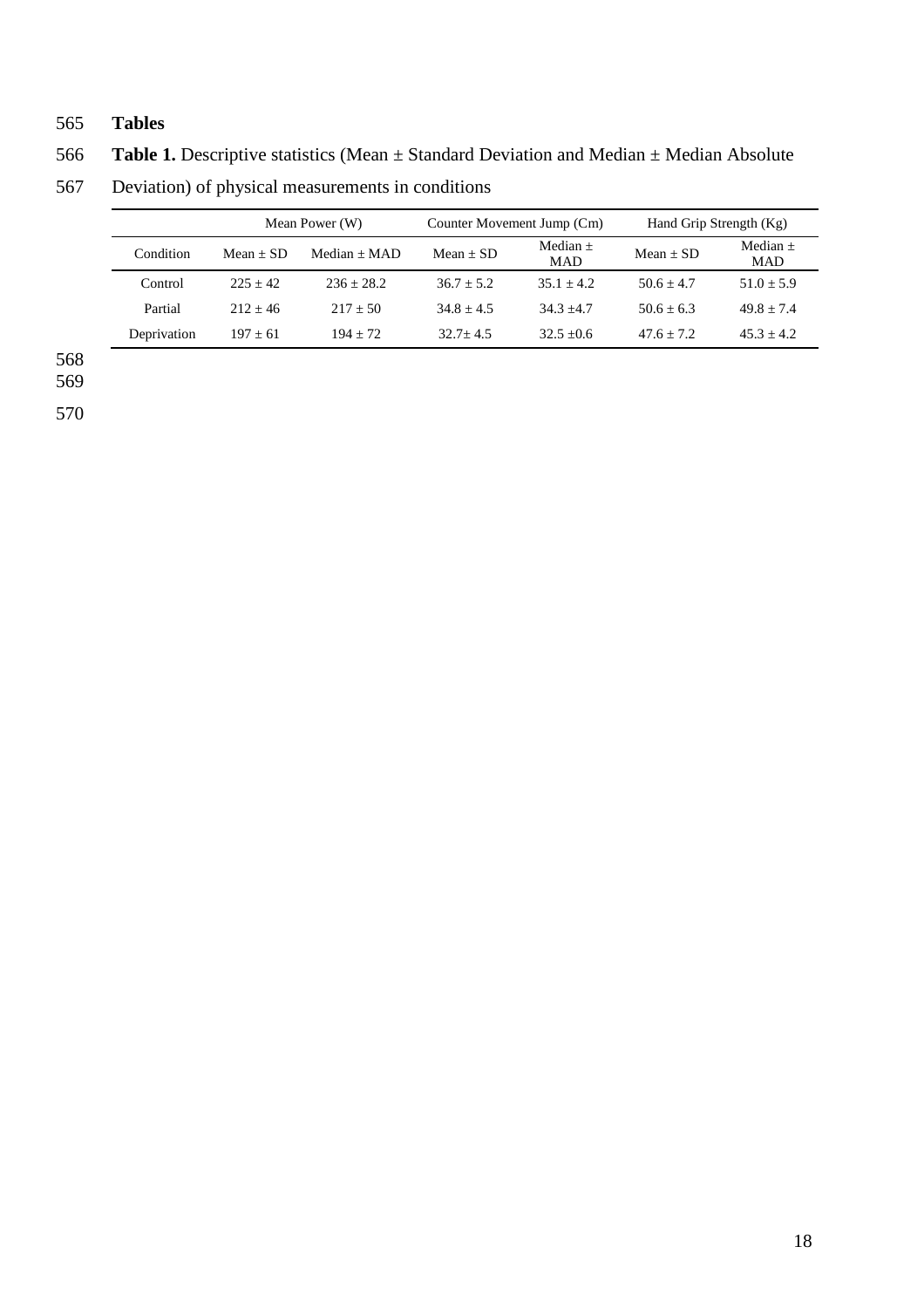## 571 **Table 2.** Descriptive statistics (Mean ± Standard Deviation and Median ± Median Absolute

|             |             | Cognitive Accuracy (%) | Cognitive Reaction Time (ms) |                |  |  |
|-------------|-------------|------------------------|------------------------------|----------------|--|--|
| Condition   | $Mean + SD$ | Median $+$ MAD         | $Mean + SD$                  | Median $+$ MAD |  |  |
| Control     | $96 + 3$    | $97 + 4$               | $903 + 145$                  | $827 + 94$     |  |  |
| Partial     | $95 + 3$    | $96 + 3$               | $931 + 156$                  | $913 + 217$    |  |  |
| Deprivation | $94 + 5$    | $94 + 6$               | $916 + 165$                  | $944 + 243$    |  |  |

572 Deviation) of psychological measurements in all sleep conditions

573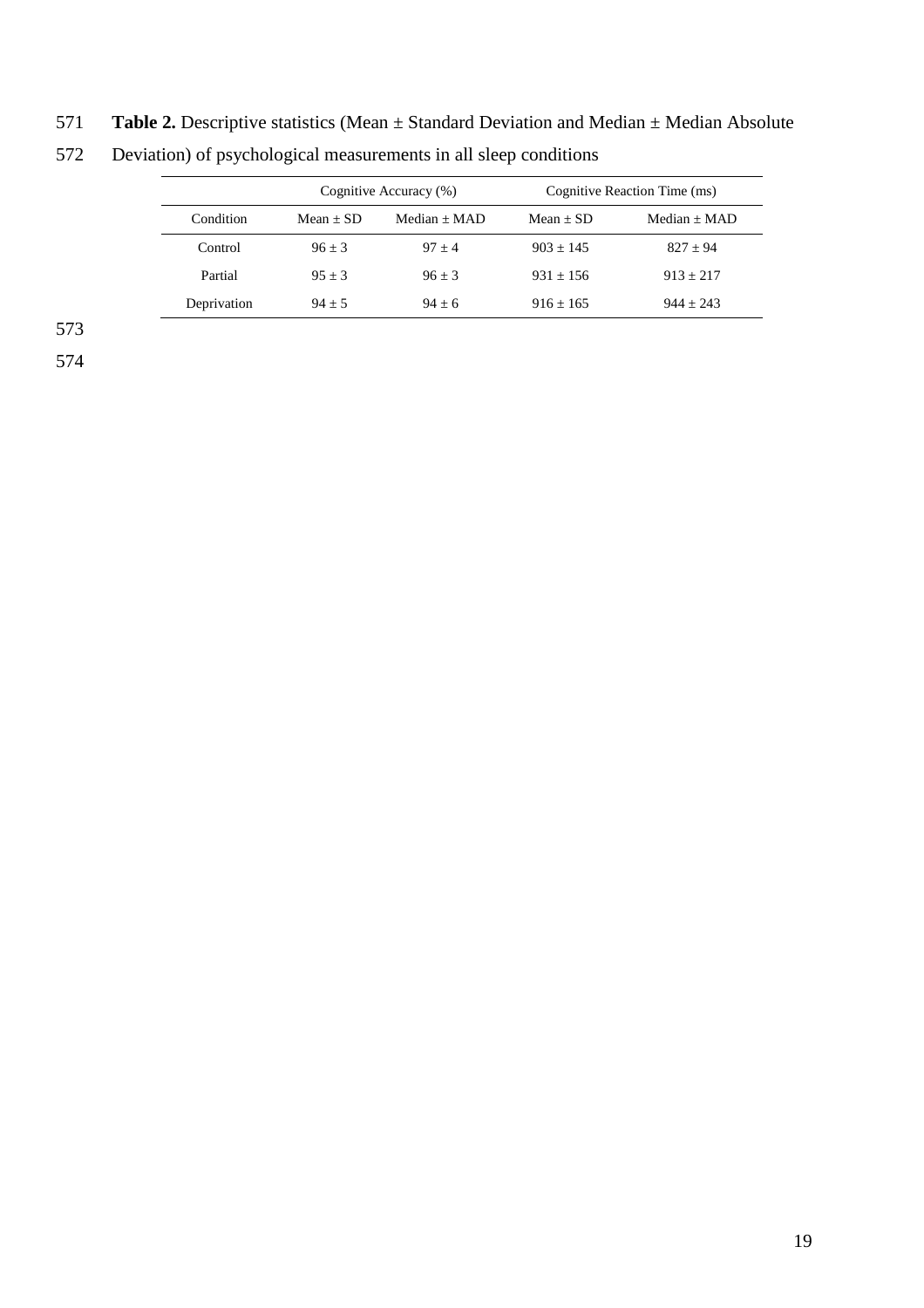## 575 **Table 3.** Comparisons of the differences in physical performance tests between conditions

|                         |                                                                                                                                                                                           | <b>Uniform Prior</b>           |                 |           | Informative Prior              |                 |                                |
|-------------------------|-------------------------------------------------------------------------------------------------------------------------------------------------------------------------------------------|--------------------------------|-----------------|-----------|--------------------------------|-----------------|--------------------------------|
| Measure                 | Comparison of<br>conditions                                                                                                                                                               | Estimated<br><b>Difference</b> | 95% CI          | $% < 0$ † | Estimated<br><b>Difference</b> | 95% CI          | $\frac{9}{6}$ < 0 <sup>+</sup> |
| Mean Power (W)          | Deprivation <control< td=""><td><math>-27.4</math></td><td><math>-44.82: -9.06</math></td><td>99</td><td><math>-25.7</math></td><td><math>-47.18: -5.25</math></td><td>99</td></control<> | $-27.4$                        | $-44.82: -9.06$ | 99        | $-25.7$                        | $-47.18: -5.25$ | 99                             |
| Mean Power (W)          | Partial <control< td=""><td><math>-12.8</math></td><td><math>-30.90:5.20</math></td><td>92</td><td><math>-12.14</math></td><td><math>-28.31:4.51</math></td><td>93</td></control<>        | $-12.8$                        | $-30.90:5.20$   | 92        | $-12.14$                       | $-28.31:4.51$   | 93                             |
| $CMJ$ (cm)              | Deprivation <control< td=""><td><math>-3.94</math></td><td><math>-6.60: -1.32</math></td><td>100</td><td><math>-3.84</math></td><td><math>-6.40: -1.27</math></td><td>100</td></control<> | $-3.94$                        | $-6.60: -1.32$  | 100       | $-3.84$                        | $-6.40: -1.27$  | 100                            |
| $CMJ$ (cm)              | Partial <control< td=""><td><math>-2.22</math></td><td><math>-4.77:0.54</math></td><td>94</td><td><math>-2.13</math></td><td><math>-4.68:0.51</math></td><td>94</td></control<>           | $-2.22$                        | $-4.77:0.54$    | 94        | $-2.13$                        | $-4.68:0.51$    | 94                             |
| Hand grip strength (kg) | Deprivation <control< td=""><td><math>-3.26</math></td><td><math>-6.76:0.34</math></td><td>97</td><td><math>-2.87</math></td><td><math>-5.99:0.50</math></td><td>95</td></control<>       | $-3.26$                        | $-6.76:0.34$    | 97        | $-2.87$                        | $-5.99:0.50$    | 95                             |
| Hand grip strength (kg) | Partial <control< td=""><td><math>-0.07</math></td><td><math>-3.43:3.25</math></td><td>53</td><td>0.09</td><td><math>-2.97:2.97</math></td><td>47</td></control<>                         | $-0.07$                        | $-3.43:3.25$    | 53        | 0.09                           | $-2.97:2.97$    | 47                             |

## 576 from models with flat and informative priors

577 *† the percentage of the posterior distribution of the difference that falls below zero*

578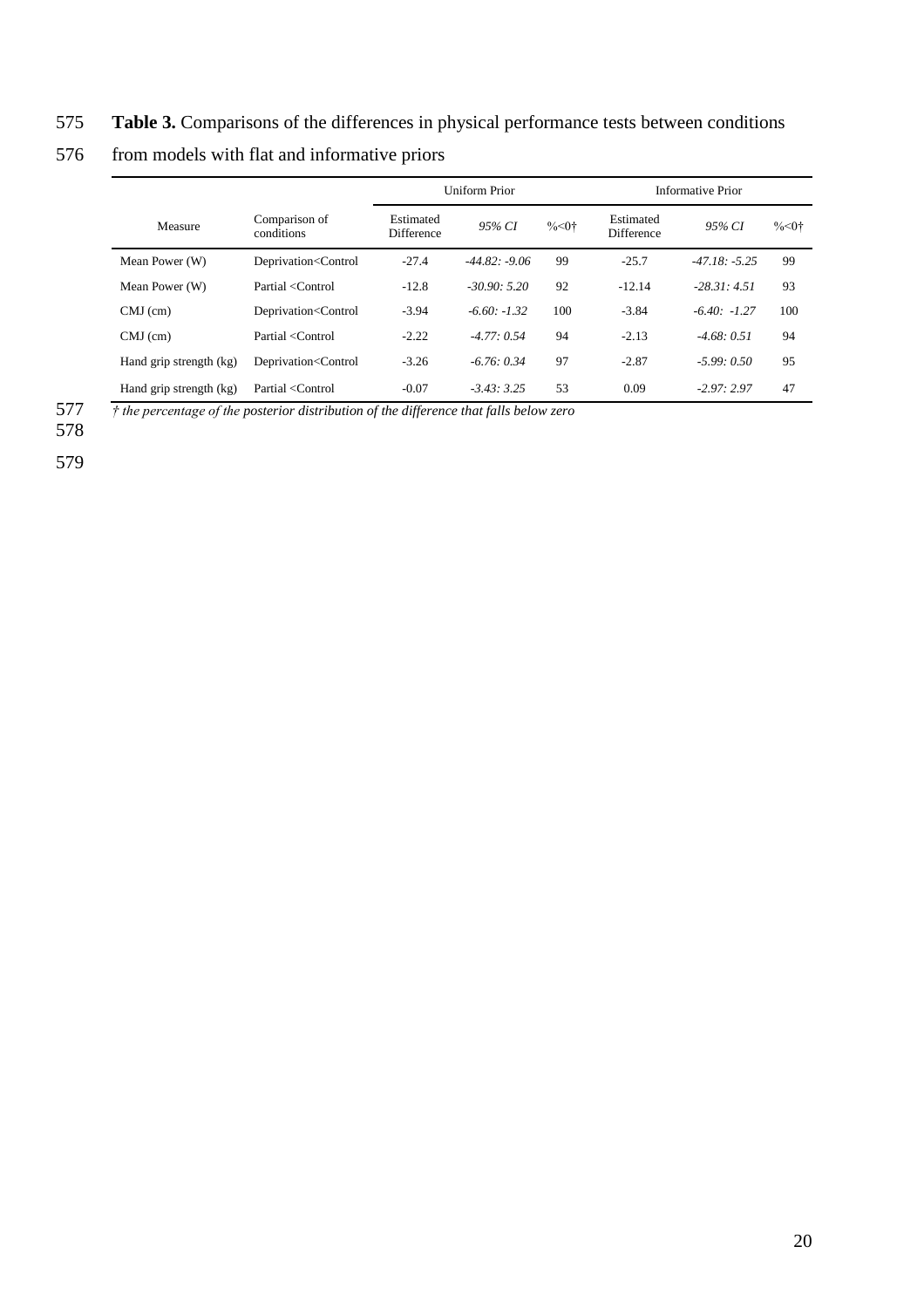## 580 **Table 4.** Comparisons of the differences in cognitive performance between conditions from

## 581 models with flat and informative priors

|                        |                                                                                                                                                                                                     | Uniform Prior                  |                  |                                | Informative Prior       |                        |                      |  |
|------------------------|-----------------------------------------------------------------------------------------------------------------------------------------------------------------------------------------------------|--------------------------------|------------------|--------------------------------|-------------------------|------------------------|----------------------|--|
| Measure                | Comparison of<br>conditions                                                                                                                                                                         | Estimated<br><b>Difference</b> | 95% CI           | $\frac{9}{6}$ < 0 <sup>+</sup> | Estimated<br>Difference | 95% CI                 | $%$ < 0 <sup>+</sup> |  |
| Cognitive accuracy (%) | Deprivation <control< td=""><td><math>-2</math></td><td><math>-6:0.01</math></td><td>91</td><td><math>-0.02</math></td><td><math>-0.06:0.01</math></td><td>90</td></control<>                       | $-2$                           | $-6:0.01$        | 91                             | $-0.02$                 | $-0.06:0.01$           | 90                   |  |
| Cognitive accuracy (%) | Partial <control< td=""><td>-1</td><td><math>-4:0.02</math></td><td>73</td><td><math>-0.01</math></td><td><math>-0.05:0.03</math></td><td>72</td></control<>                                        | -1                             | $-4:0.02$        | 73                             | $-0.01$                 | $-0.05:0.03$           | 72                   |  |
| Cognitive RT (ms)      | Deprivation <control< td=""><td><math>-15.27</math></td><td><math>-129.69:116.86</math></td><td>63</td><td><math>-15.25</math></td><td><math>-132.35 \cdot 117.50</math></td><td>52</td></control<> | $-15.27$                       | $-129.69:116.86$ | 63                             | $-15.25$                | $-132.35 \cdot 117.50$ | 52                   |  |
| Cognitive $RT$ (ms)    | Partial <control< td=""><td>8.63</td><td><math>-111.13:140.57</math></td><td>46</td><td>7.81</td><td><math>-108.95:139.09</math></td><td>38</td></control<>                                         | 8.63                           | $-111.13:140.57$ | 46                             | 7.81                    | $-108.95:139.09$       | 38                   |  |

582 *† the percentage of the posterior distribution of the difference that falls below zero*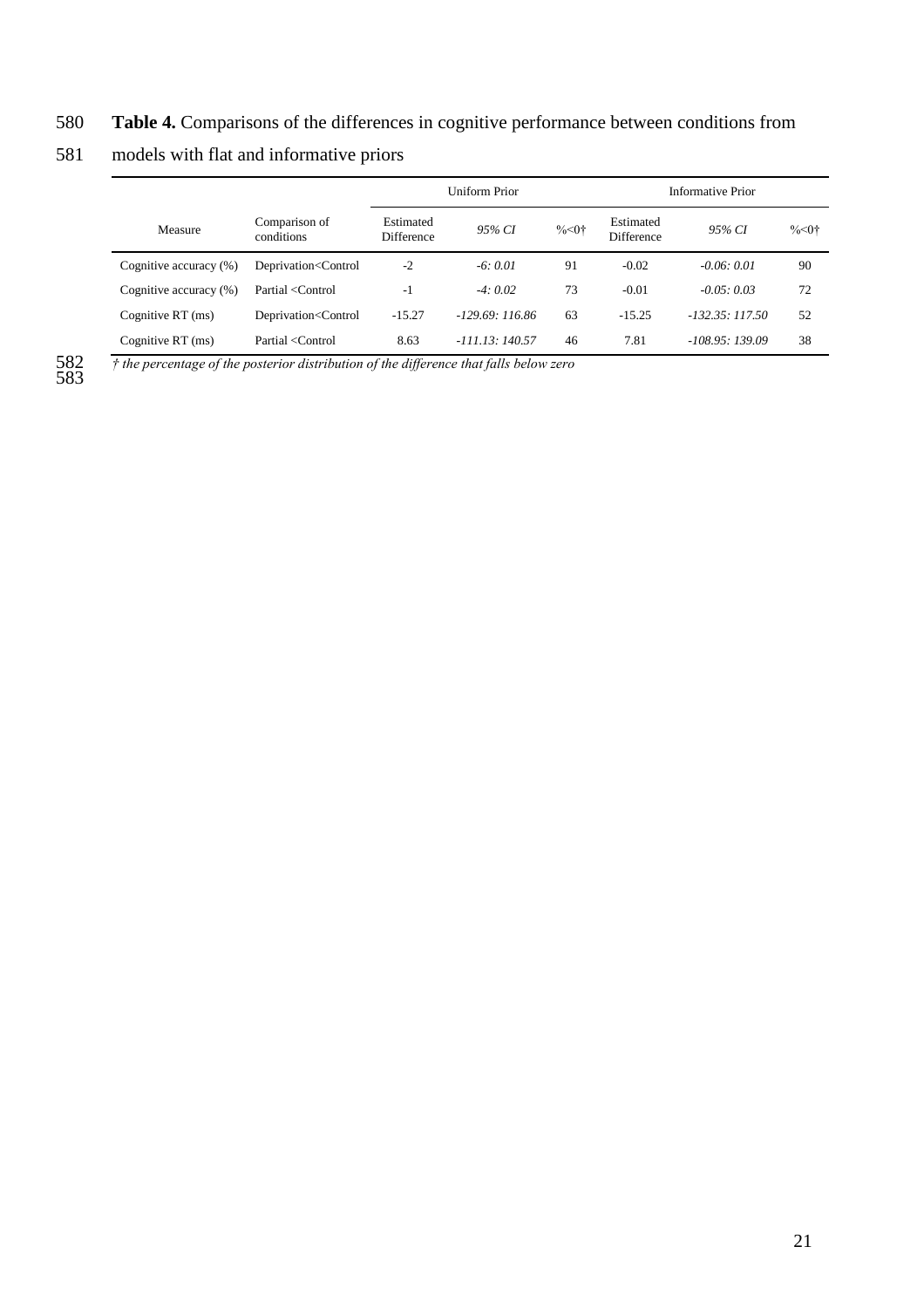

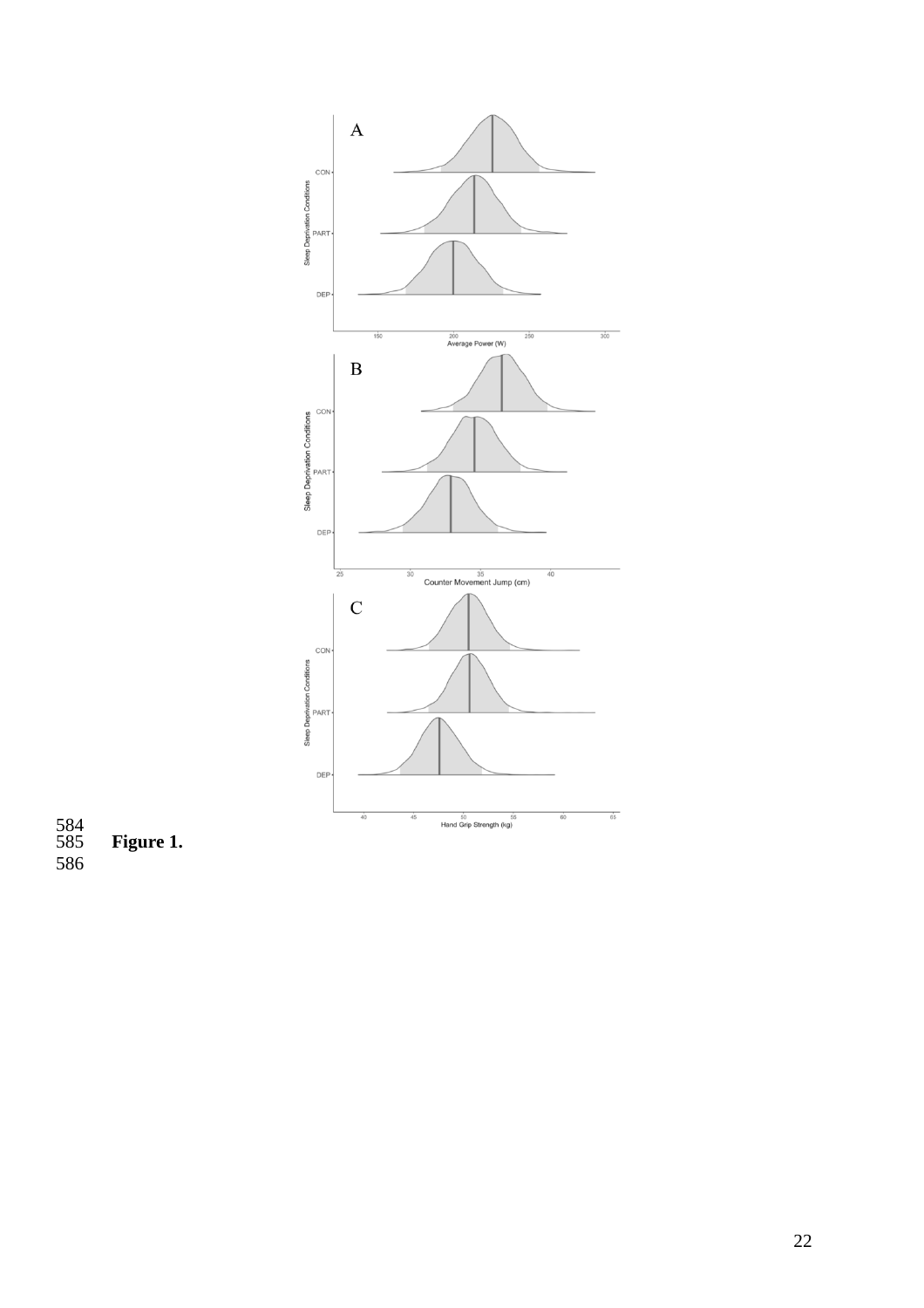

 Figure 2.